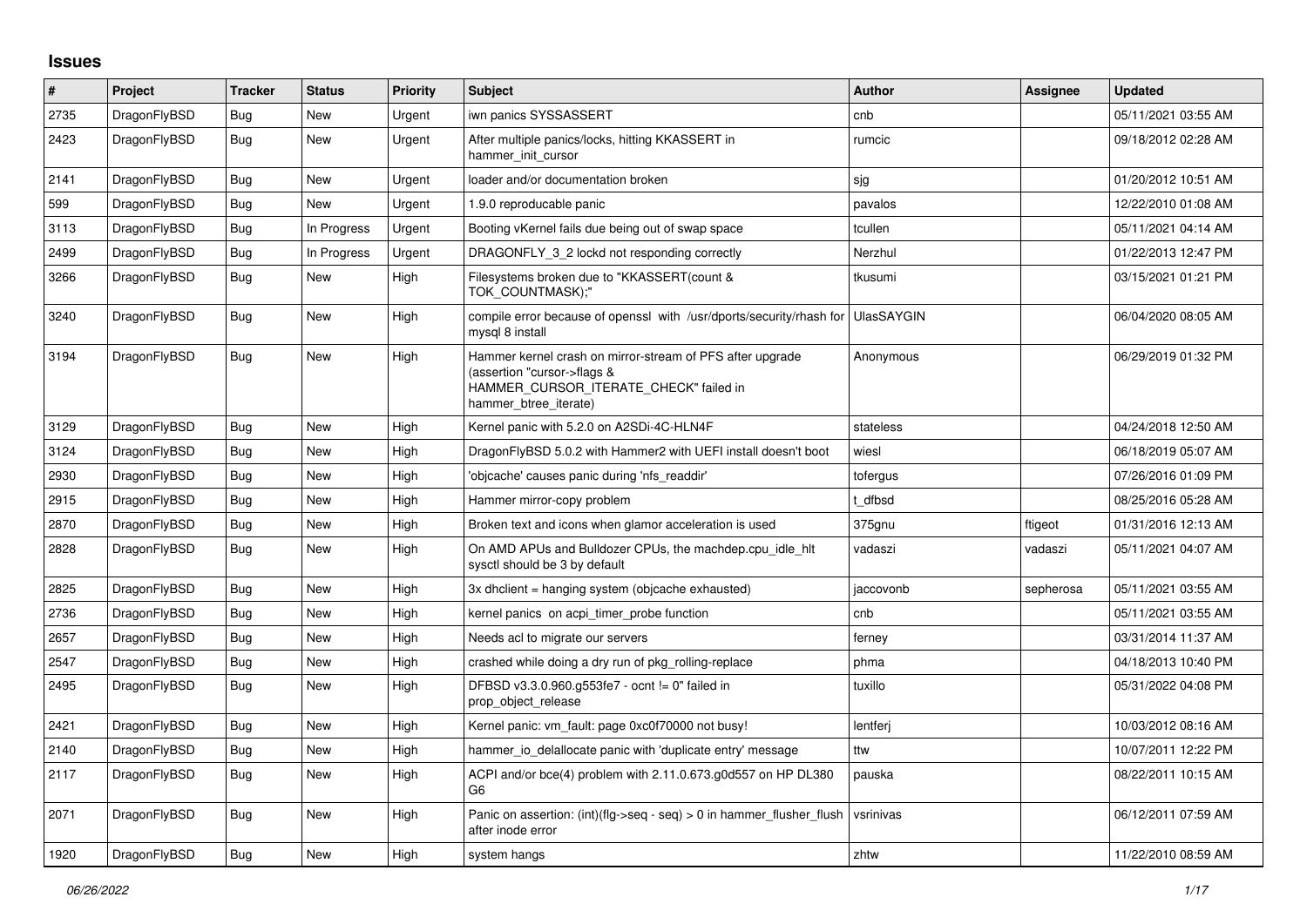| $\vert$ # | Project      | <b>Tracker</b> | <b>Status</b> | <b>Priority</b> | <b>Subject</b>                                                                                            | <b>Author</b>     | <b>Assignee</b> | <b>Updated</b>      |
|-----------|--------------|----------------|---------------|-----------------|-----------------------------------------------------------------------------------------------------------|-------------------|-----------------|---------------------|
| 1198      | DragonFlyBSD | <b>Bug</b>     | <b>New</b>    | High            | DDB loops panic in db_read_bytes                                                                          | corecode          | tuxillo         | 05/11/2021 03:51 AM |
| 1185      | DragonFlyBSD | <b>Bug</b>     | <b>New</b>    | High            | need a tool to merge changes into /etc                                                                    | wa1ter            |                 | 02/18/2014 06:02 AM |
| 3111      | DragonFlyBSD | <b>Bug</b>     | In Progress   | High            | Mouse lags every second heavily under X11                                                                 | mneumann          |                 | 12/12/2017 09:46 PM |
| 2296      | DragonFlyBSD | Bug            | In Progress   | High            | panic: assertion "m->wire_count > 0" failed                                                               | thomas.nikolajsen |                 | 08/30/2012 06:09 AM |
| 884       | DragonFlyBSD | <b>Bug</b>     | In Progress   | High            | Performance/memory problems under filesystem IO load                                                      | hasso             |                 | 05/11/2021 03:50 AM |
| 3205      | DragonFlyBSD | <b>Bug</b>     | Feedback      | High            | Go compiler net test failing                                                                              | dfbsd             | tuxillo         | 05/10/2021 02:45 AM |
| 2638      | DragonFlyBSD | <b>Bug</b>     | Feedback      | High            | Fix machdep.pmap_mmu_optimize                                                                             | tuxillo           |                 | 05/11/2021 04:07 AM |
| 2396      | DragonFlyBSD | Bug            | Feedback      | High            | Latest 3.1 development version core dumps while destroying master<br><b>PFS</b>                           | sgeorge           |                 | 01/23/2013 04:10 PM |
| 2347      | DragonFlyBSD | Bug            | Feedback      | High            | Hammer PFSes destroy does not give back full space allocated to<br><b>PFS</b>                             | sgeorge           |                 | 07/19/2012 01:11 AM |
| 1831      | DragonFlyBSD | <b>Bug</b>     | Feedback      | High            | HAMMER "malloc limit exceeded" panic                                                                      | eocallaghan       | dillon          | 06/04/2022 04:38 AM |
| 3316      | DragonFlyBSD | Bug            | <b>New</b>    | Normal          | hammer2 dirent create() allows creating >1 dirents with the same<br>name                                  | tkusumi           |                 | 06/05/2022 12:35 PM |
| 3314      | DragonFlyBSD | Bug            | <b>New</b>    | Normal          | Bring virtio console(4) from FreeBSD                                                                      | tuxillo           | tuxillo         | 05/29/2022 08:24 AM |
| 3313      | DragonFlyBSD | Bug            | New           | Normal          | Can't boot from my live USB at all. The kernel loading process<br>hangs.                                  | rempas            |                 | 06/03/2022 12:16 AM |
| 3302      | DragonFlyBSD | <b>Bug</b>     | New           | Normal          | Will not boot on System76 Lemur Pro (lemp10)                                                              | piecuch           |                 | 11/03/2021 10:21 AM |
| 3301      | DragonFlyBSD | Bug            | <b>New</b>    | Normal          | Gkrellm from the packages is not showing logged in users in main<br>window, logged in users always $== 0$ | adrian            |                 | 01/08/2022 04:24 AM |
| 3300      | DragonFlyBSD | <b>Bug</b>     | <b>New</b>    | Normal          | Running Xvnc from TigerVNC package through the INETD daemon<br>in TCP WAIT mode fails hard                | adrian            |                 | 01/08/2022 04:25 AM |
| 3298      | DragonFlyBSD | Bug            | <b>New</b>    | Normal          | Running "w" and having logged in via XDM through VNC, "w" prints<br>an extra error message                | piecuch           |                 | 10/25/2021 09:16 AM |
| 3284      | DragonFlyBSD | <b>Bug</b>     | <b>New</b>    | Normal          | Wrong towlower() result for U+038A                                                                        | bhaible           |                 | 07/10/2021 03:34 AM |
| 3283      | DragonFlyBSD | Bug            | <b>New</b>    | Normal          | mknodat() cannot create FIFOs                                                                             | bhaible           |                 | 07/10/2021 03:34 AM |
| 3282      | DragonFlyBSD | <b>Bug</b>     | <b>New</b>    | Normal          | unexpected errno value from fopen()                                                                       | bhaible           |                 | 07/10/2021 03:34 AM |
| 3281      | DragonFlyBSD | <b>Bug</b>     | <b>New</b>    | Normal          | Crash after leaving unattended for a while                                                                | bhaible           |                 | 07/10/2021 03:32 AM |
| 3280      | DragonFlyBSD | <b>Bug</b>     | <b>New</b>    | Normal          | KMS console and i915(4) not working in 6.0                                                                | cmusser           |                 | 07/10/2021 03:35 AM |
| 3278      | DragonFlyBSD | <b>Bug</b>     | <b>New</b>    | Normal          | Second screen image is distorted                                                                          | arcade@b1t.name   |                 | 07/10/2021 03:36 AM |
| 3252      | DragonFlyBSD | Bug            | New           | Normal          | tcsetattr/tcgetattr set errno incorrectly on non-TTY                                                      | tonyc             |                 | 10/26/2020 09:34 PM |
| 3249      | DragonFlyBSD | Bug            | New           | Normal          | HAMMER2 fsync(2) not working properly                                                                     | tkusumi           |                 | 09/21/2020 07:07 AM |
| 3247      | DragonFlyBSD | <b>Bug</b>     | New           | Normal          | Kernel panic doing nothing much                                                                           | phma              |                 | 09/12/2020 11:40 PM |
| 3246      | DragonFlyBSD | <b>Bug</b>     | New           | Normal          | HAMMER2 unable to handle ENOSPC properly                                                                  | tkusumi           |                 | 09/04/2020 11:11 AM |
| 3245      | DragonFlyBSD | <b>Bug</b>     | New           | Normal          | panic: free: guard1x fail, i915 load from loader.conf                                                     | polachok          |                 | 08/21/2020 10:36 AM |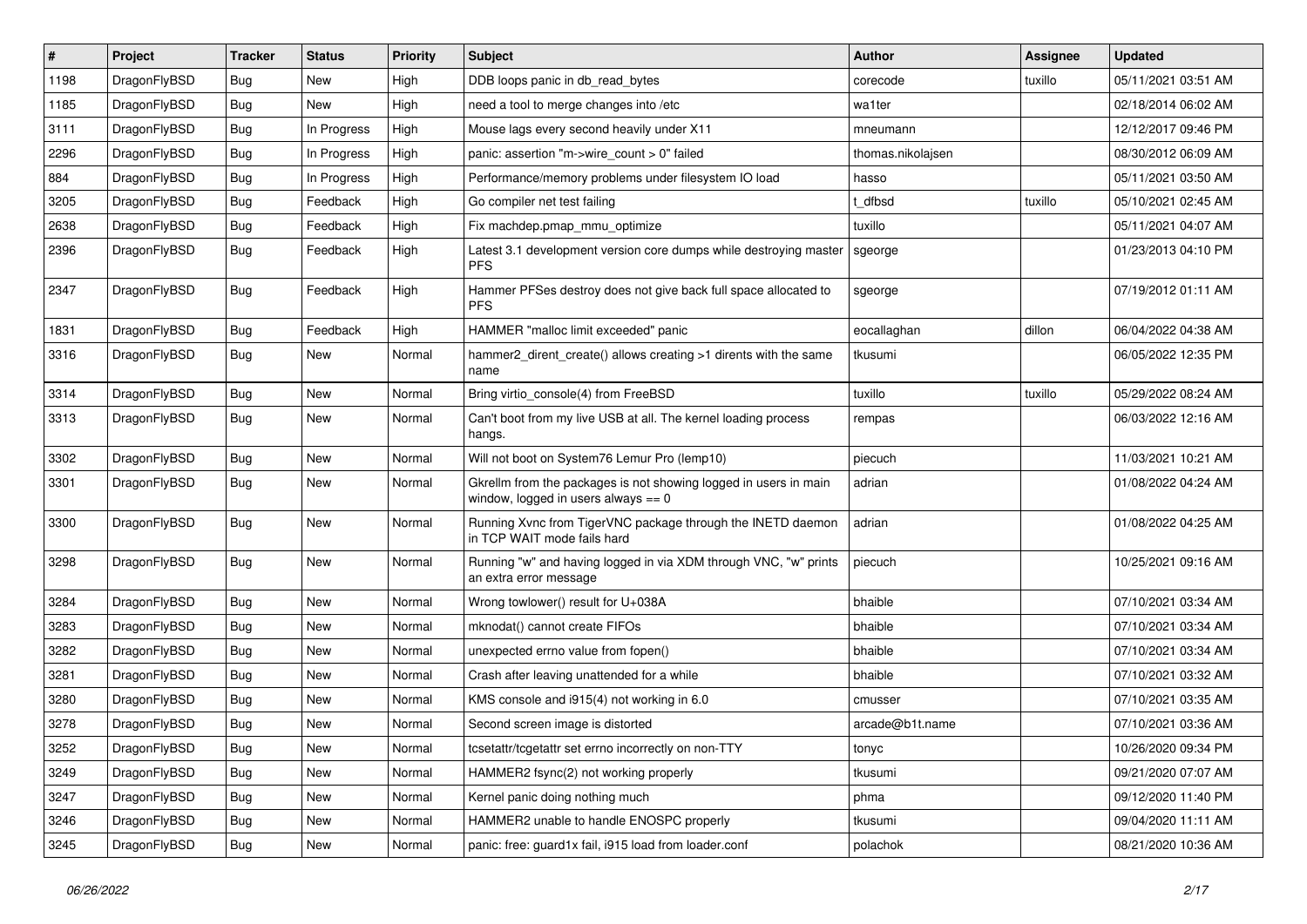| $\sharp$ | Project      | <b>Tracker</b> | <b>Status</b> | <b>Priority</b> | Subject                                                                                         | Author            | <b>Assignee</b> | <b>Updated</b>      |
|----------|--------------|----------------|---------------|-----------------|-------------------------------------------------------------------------------------------------|-------------------|-----------------|---------------------|
| 3243     | DragonFlyBSD | Bug            | New           | Normal          | SMART status not reported properly for SSD disks                                                | daftaupe          |                 | 09/09/2020 11:03 PM |
| 3239     | DragonFlyBSD | Bug            | <b>New</b>    | Normal          | unable to SIGKILL glitched emacs                                                                | piecuch           |                 | 05/26/2020 03:30 AM |
| 3238     | DragonFlyBSD | Bug            | <b>New</b>    | Normal          | race conditions when printing from vkernel console                                              | piecuch           |                 | 05/19/2020 02:50 PM |
| 3235     | DragonFlyBSD | <b>Bug</b>     | New           | Normal          | Kernel panic in devfs_vnops.c                                                                   | mneumann          |                 | 04/28/2020 07:00 AM |
| 3231     | DragonFlyBSD | Bug            | <b>New</b>    | Normal          | wifi drops on 5.8                                                                               | tse               |                 | 04/06/2020 05:08 AM |
| 3226     | DragonFlyBSD | <b>Bug</b>     | <b>New</b>    | Normal          | Xorg freezes in vm: thread stuck in "objtrm1"                                                   | peeter            |                 | 04/08/2020 02:10 AM |
| 3225     | DragonFlyBSD | Bug            | New           | Normal          | nfsd freeze when using qemu                                                                     | tse               |                 | 03/17/2020 11:52 AM |
| 3224     | DragonFlyBSD | <b>Bug</b>     | <b>New</b>    | Normal          | Kernel panic when trying to ping6                                                               | zhtw              |                 | 03/08/2020 08:55 AM |
| 3222     | DragonFlyBSD | Bug            | New           | Normal          | gcc - undefined reference to '__atomic_load' (missing libatomic?)                               | mneumann          |                 | 02/08/2020 02:45 AM |
| 3219     | DragonFlyBSD | Bug            | <b>New</b>    | Normal          | x11/xorg port can not be build                                                                  | <b>UlasSAYGIN</b> |                 | 03/31/2020 08:57 AM |
| 3218     | DragonFlyBSD | Bug            | <b>New</b>    | Normal          | Kernel panics are not sent to comconsole when booted over EFI                                   | mqudsi            |                 | 12/02/2019 08:52 PM |
| 3217     | DragonFlyBSD | Bug            | New           | Normal          | rescue tools: make install fails if rescue folder doesn't exist                                 | t_dfbsd           |                 | 11/27/2019 08:16 PM |
| 3215     | DragonFlyBSD | Bug            | New           | Normal          | Hang in tcdrain(3) after write(3)                                                               | noloader          |                 | 11/25/2019 03:08 PM |
| 3209     | DragonFlyBSD | Bug            | <b>New</b>    | Normal          | svc has some minor bugs                                                                         | arcade@b1t.name   |                 | 10/24/2019 09:08 AM |
| 3208     | DragonFlyBSD | Bug            | <b>New</b>    | Normal          | Crash related to nfsd                                                                           | tse               |                 | 06/11/2020 05:52 AM |
| 3199     | DragonFlyBSD | <b>Bug</b>     | <b>New</b>    | Normal          | PFS label not found panic                                                                       | tse               |                 | 08/21/2019 03:51 AM |
| 3197     | DragonFlyBSD | Bug            | New           | Normal          | DragonFly upgrades                                                                              | tse               |                 | 04/18/2020 04:18 PM |
| 3196     | DragonFlyBSD | Bug            | <b>New</b>    | Normal          | test issue after redmine upgrade (2)                                                            | tuxillo           |                 | 07/05/2019 04:33 AM |
| 3189     | DragonFlyBSD | Bug            | New           | Normal          | Allow DragonFly Mail Agent to accept an alternate config via<br>command line switch             | iang              |                 | 08/16/2021 12:42 AM |
| 3184     | DragonFlyBSD | Bug            | <b>New</b>    | Normal          | tsleep(9) return value when PCATCH specified                                                    | tkusumi           |                 | 04/03/2019 06:49 AM |
| 3170     | DragonFlyBSD | Bug            | <b>New</b>    | Normal          | repeatable nfsd crash                                                                           | tse               |                 | 06/11/2020 05:52 AM |
| 3165     | DragonFlyBSD | <b>Bug</b>     | <b>New</b>    | Normal          | Looping at boot time                                                                            | gop               |                 | 12/28/2018 01:04 PM |
| 3157     | DragonFlyBSD | <b>Bug</b>     | New           | Normal          | TP-Link UE300 not working in 5.2-RELEASE                                                        | tuxillo           |                 | 11/15/2018 02:08 PM |
| 3143     | DragonFlyBSD | Bug            | <b>New</b>    | Normal          | assertion "0" failed in hammer2_inode_xop_chain_sync                                            | cbin              |                 | 07/18/2018 12:50 PM |
| 3141     | DragonFlyBSD | Bug            | <b>New</b>    | Normal          | dhclient blocks boot process                                                                    | rowo              |                 | 12/16/2018 11:01 AM |
| 3139     | DragonFlyBSD | Bug            | <b>New</b>    | Normal          | USB Mouse Does Not Work in DragonflyBSD guest on VirtualBox                                     | chiguy1256        |                 | 06/24/2018 10:14 PM |
| 3134     | DragonFlyBSD | Bug            | New           | Normal          | RFC 3021 (/31 networks) appear to be unsupported                                                | jailbird          |                 | 05/16/2018 11:03 PM |
| 3120     | DragonFlyBSD | Bug            | New           | Normal          | Intel AC 8260 firmware does not load                                                            | Vintodrimmer      |                 | 08/28/2018 03:30 AM |
| 3117     | DragonFlyBSD | <b>Bug</b>     | New           | Normal          | Problem with colours if "intel" video-driver used                                               | dpostolov         |                 | 01/07/2018 11:35 PM |
| 3116     | DragonFlyBSD | Bug            | <b>New</b>    | Normal          | da0 detects on very big volume if to _remove_ usb install stick and<br>reboot on Intel NUC5PPYH | dpostolov         |                 | 01/07/2018 09:40 PM |
| 3110     | DragonFlyBSD | Bug            | New           | Normal          | crash with ipfw3 under load                                                                     | bnegre82          |                 | 12/09/2017 06:22 AM |
| 3076     | DragonFlyBSD | <b>Bug</b>     | New           | Normal          | sys/dev/netif/ig_hal/e1000_ich8lan.c:1594: sanity checking mixup?                               | dcb               |                 | 10/11/2017 01:58 AM |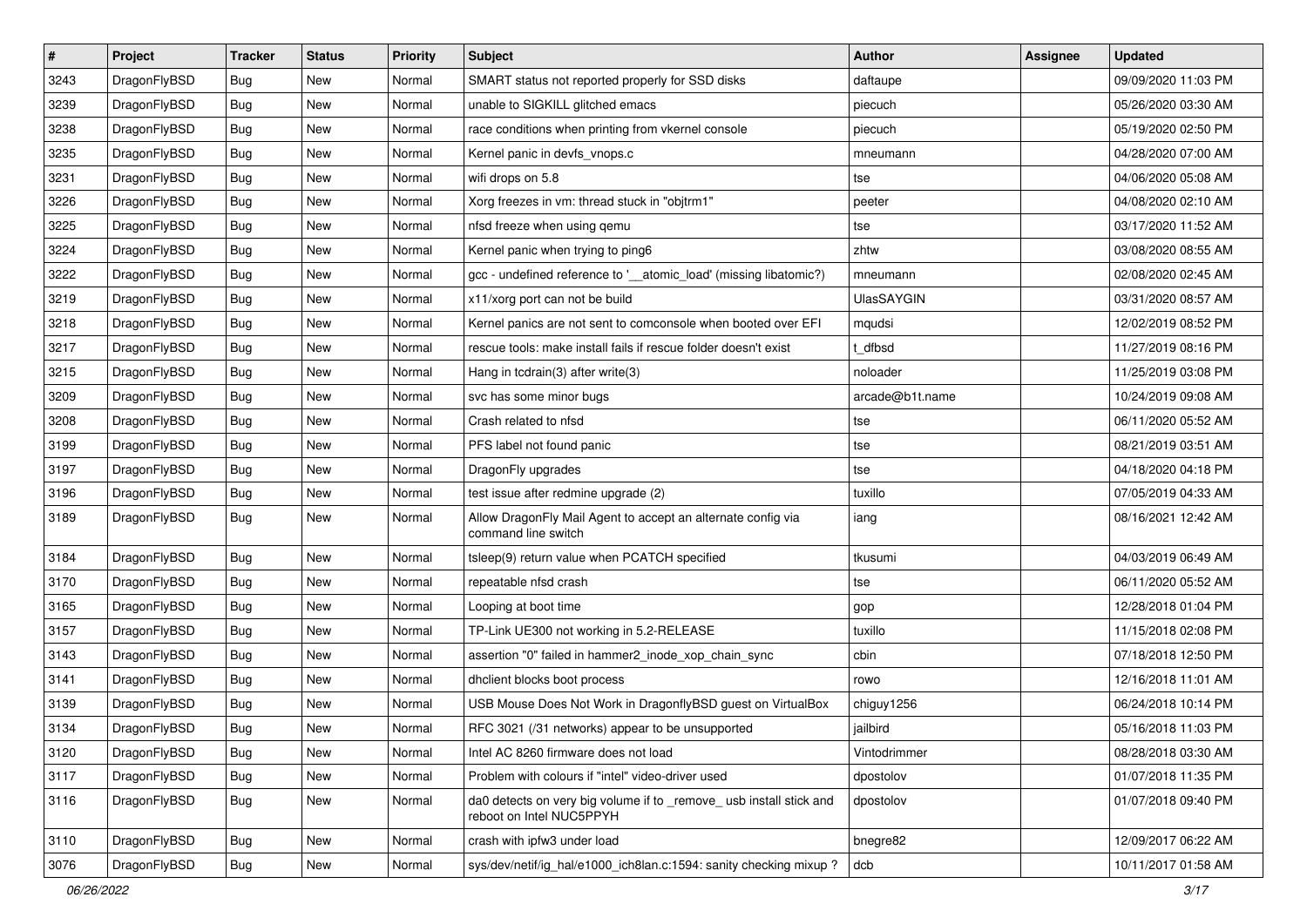| $\#$ | Project      | <b>Tracker</b> | <b>Status</b> | <b>Priority</b> | <b>Subject</b>                                                                                                       | Author                 | Assignee | <b>Updated</b>      |
|------|--------------|----------------|---------------|-----------------|----------------------------------------------------------------------------------------------------------------------|------------------------|----------|---------------------|
| 3052 | DragonFlyBSD | <b>Bug</b>     | <b>New</b>    | Normal          | panic DragonFly v4.8.1-RELEASE by mounting a malformed NTFS<br>image [64.000]                                        | open.source@ribose.com |          | 08/14/2017 03:22 AM |
| 3051 | DragonFlyBSD | <b>Bug</b>     | <b>New</b>    | Normal          | panic DragonFly v4.8.1-RELEASE by mounting a malformed NTFS<br>image [12.000]                                        | open.source@ribose.com |          | 08/14/2017 03:20 AM |
| 3049 | DragonFlyBSD | Bug            | <b>New</b>    | Normal          | panic DragonFly v4.8.1-RELEASE by mounting a malformed<br>msdosfs image [12.128]                                     | open.source@ribose.com |          | 08/14/2017 02:53 AM |
| 3047 | DragonFlyBSD | Bug            | New           | Normal          | HAMMER critical write error                                                                                          | samuel                 |          | 06/19/2019 09:50 AM |
| 3036 | DragonFlyBSD | Bug            | New           | Normal          | panic in icmp redirect start() ASSERT IN NETISR(0)                                                                   | tautolog               |          | 05/11/2017 07:27 PM |
| 3035 | DragonFlyBSD | <b>Bug</b>     | New           | Normal          | panic: assertion "cpu >= 0 && cpu < ncpus" failed in netisr_cpuport<br>at /usr/src/sys/net/netisr2.h:87              | masu                   |          | 05/11/2017 01:24 AM |
| 3029 | DragonFlyBSD | Bug            | <b>New</b>    | Normal          | Running DflyBSD 4.8 on FreeBSD bhyve as a guest                                                                      | iron                   |          | 05/13/2022 04:33 AM |
| 3025 | DragonFlyBSD | <b>Bug</b>     | New           | Normal          | sys/dev/powermng/powernow/powernow.c:284: bad comparison?                                                            | dcb                    |          | 09/23/2017 07:45 AM |
| 3022 | DragonFlyBSD | Bug            | <b>New</b>    | Normal          | sys/dev/netif/ath/ath/if_ath.c:2142: strange bitmask?                                                                | dcb                    |          | 04/11/2017 11:49 AM |
| 3018 | DragonFlyBSD | Bug            | <b>New</b>    | Normal          | sys/bus/u4b/wlan/if_run.c:5464]: (style) Redundant condition                                                         | dcb                    |          | 04/11/2017 11:26 AM |
| 3006 | DragonFlyBSD | Bug            | New           | Normal          | boot0cfg: panic in kern_udev.c in function _udev_dict_set_cstr when<br>installing in VirtualBox                      | MichiGreat             |          | 04/01/2017 02:22 PM |
| 2994 | DragonFlyBSD | Bug            | New           | Normal          | Intermittent boot hangs after git: hammer - HAMMER Version 7                                                         | davshao                |          | 03/30/2017 02:06 PM |
| 2972 | DragonFlyBSD | <b>Bug</b>     | <b>New</b>    | Normal          | ipfw3 "deny to me" does not work correctly                                                                           | mneumann               |          | 12/27/2016 12:11 PM |
| 2970 | DragonFlyBSD | Bug            | <b>New</b>    | Normal          | kernel 4.7: "Is -I" causes panic on UDF filesystem: "bgetvp -<br>overlapping buffer"                                 | peeter                 |          | 12/21/2016 02:46 AM |
| 2936 | DragonFlyBSD | Bug            | <b>New</b>    | Normal          | loader.efi crashes while loading kernel                                                                              | spaceille              |          | 08/20/2016 06:17 AM |
| 2924 | DragonFlyBSD | <b>Bug</b>     | New           | Normal          | cat -v fails to tag characters in extended table with M- prefix with<br>some locales                                 | sevan                  |          | 07/11/2016 07:18 AM |
| 2917 | DragonFlyBSD | Bug            | New           | Normal          | da8: reading primary partition table: error accessing offset<br>000000000000 for 512                                 | liweitianux            |          | 05/11/2021 08:43 PM |
| 2898 | DragonFlyBSD | <b>Bug</b>     | <b>New</b>    | Normal          | <b>HAMMER</b> panic                                                                                                  | pavalos                |          | 11/03/2018 07:05 AM |
| 2892 | DragonFlyBSD | Bug            | New           | Normal          | swap pager:indefinite wait bufferf error                                                                             | <b>Ihmwzy</b>          |          | 02/21/2016 10:32 PM |
| 2891 | DragonFlyBSD | <b>Bug</b>     | New           | Normal          | Kernel panic in IEEE802.11 related code                                                                              | shamaz                 |          | 05/29/2016 05:49 PM |
| 2890 | DragonFlyBSD | Bug            | New           | Normal          | not able to boot usb installer on Toshiba Chromebook 2                                                               | johnnywhishbone        |          | 02/22/2016 03:42 AM |
| 2886 | DragonFlyBSD | Bug            | New           | Normal          | dragonfly mail agent: sending a testmail causes high system load                                                     | worf                   |          | 02/05/2016 05:53 AM |
| 2881 | DragonFlyBSD | <b>Bug</b>     | New           | Normal          | Pulseaudio hangs/resets system when starting X11                                                                     | mneumann               |          | 01/09/2016 03:08 AM |
| 2874 | DragonFlyBSD | Bug            | New           | Normal          | make world DESTDIR=/emptydir fails                                                                                   | pascii                 |          | 12/25/2015 07:04 AM |
| 2863 | DragonFlyBSD | <b>Bug</b>     | New           | Normal          | HAMMER synch tid is zero                                                                                             | shamaz                 |          | 12/12/2015 11:24 PM |
| 2857 | DragonFlyBSD | Bug            | New           | Normal          | hammer stalls via bitcoin-qt                                                                                         | tkusumi                |          | 11/30/2015 06:52 AM |
| 2852 | DragonFlyBSD | <b>Bug</b>     | New           | Normal          | Hammer File System - hangs on undo during system boot / mount -<br>will not recover on DragonFlyBSD newer than 3.6.0 | abale                  |          | 05/11/2021 04:07 AM |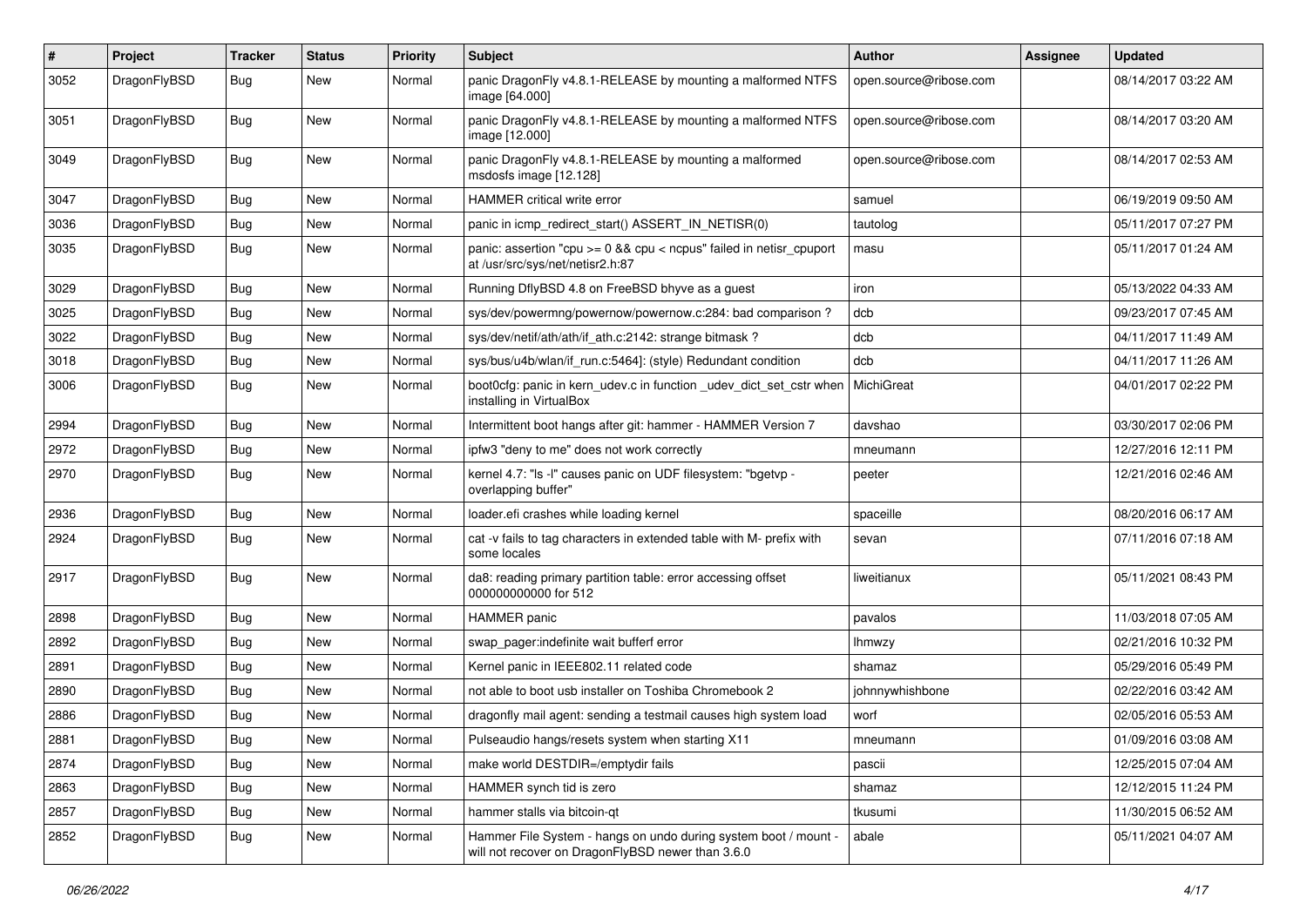| #    | Project      | <b>Tracker</b> | <b>Status</b> | <b>Priority</b> | Subject                                                                                                                                                  | <b>Author</b>    | Assignee | <b>Updated</b>      |
|------|--------------|----------------|---------------|-----------------|----------------------------------------------------------------------------------------------------------------------------------------------------------|------------------|----------|---------------------|
| 2840 | DragonFlyBSD | Bug            | <b>New</b>    | Normal          | wrong voltage is reported                                                                                                                                | yellowrabbit2010 |          | 09/11/2015 06:09 PM |
| 2835 | DragonFlyBSD | <b>Bug</b>     | <b>New</b>    | Normal          | /usr/include/c++/5.0/bits/c++locale.h likes<br>POSIX_C_SOURCE>=200809                                                                                    | davshao          |          | 11/18/2015 03:40 AM |
| 2822 | DragonFlyBSD | Bug            | <b>New</b>    | Normal          | USB 3.0 stick throws "reading primary partition table: error<br>accessing offset 000[] for 152" error, while the stick works on any<br>other OS I tested | revuwa           | profmakx | 06/29/2015 05:56 AM |
| 2820 | DragonFlyBSD | Bug            | <b>New</b>    | Normal          | TP-Link USB Wi-Fi adapter cannot be reattached to the system                                                                                             | shamaz           |          | 05/22/2015 09:45 PM |
| 2816 | DragonFlyBSD | <b>Bug</b>     | <b>New</b>    | Normal          | A multitasking process being debugged can get stuck                                                                                                      | phma             |          | 05/19/2015 03:57 AM |
| 2812 | DragonFlyBSD | Bug            | <b>New</b>    | Normal          | Panic on Intel DE3815TYKHE                                                                                                                               | tmorp            |          | 05/14/2015 03:14 PM |
| 2809 | DragonFlyBSD | <b>Bug</b>     | <b>New</b>    | Normal          | hammer mirror-stream                                                                                                                                     | masu             |          | 04/10/2015 12:33 AM |
| 2808 | DragonFlyBSD | <b>Bug</b>     | New           | Normal          | X freeze by switching between X and VT - results in black screen                                                                                         | lukesky333       |          | 05/11/2021 03:55 AM |
| 2806 | DragonFlyBSD | <b>Bug</b>     | New           | Normal          | failed to configure a link-local address on ath0 (errno = 22)                                                                                            | Chingyuan        |          | 05/25/2021 01:00 AM |
| 2803 | DragonFlyBSD | Bug            | <b>New</b>    | Normal          | HAMMER: Warning: UNDO area too small!                                                                                                                    | ftigeot          |          | 03/11/2015 03:42 PM |
| 2802 | DragonFlyBSD | Bug            | <b>New</b>    | Normal          | USB Wifi urtwn0 crash from cd boot                                                                                                                       | opvalues         |          | 03/10/2015 01:07 AM |
| 2799 | DragonFlyBSD | Bug            | <b>New</b>    | Normal          | Fatal trap 12 caused by moused(8) -p /dev/cual0                                                                                                          | opvalues         |          | 03/04/2015 11:01 PM |
| 2788 | DragonFlyBSD | <b>Bug</b>     | New           | Normal          | ioctl GSLICEINFO: Not working for vnode slice                                                                                                            | mneumann         |          | 02/12/2015 07:49 AM |
| 2746 | DragonFlyBSD | <b>Bug</b>     | New           | Normal          | some fraction of xterms started from the xmonad window manager<br>get killed with SIGALRM                                                                | isenmann         | profmakx | 12/28/2014 02:51 AM |
| 2738 | DragonFlyBSD | <b>Bug</b>     | <b>New</b>    | Normal          | Hammer: Strange behavior when trying to recover old version of<br>moved file                                                                             | roland           |          | 11/20/2014 08:02 AM |
| 2712 | DragonFlyBSD | Bug            | New           | Normal          | connect(2) returns EINVAL when retrying after ECONNREFUSED                                                                                               | jorisgio         |          | 08/14/2014 05:31 PM |
| 2708 | DragonFlyBSD | Bug            | New           | Normal          | unable to send TCP nor UDP on age(4) interface                                                                                                           | dermiste         |          | 05/11/2021 03:54 AM |
| 2688 | DragonFlyBSD | Bug            | New           | Normal          | 67613368bdda7 Fix wrong checks for U4B presence Asrock Z77M<br>difficulty detecting USB keyboard                                                         | davshao          |          | 06/28/2014 07:08 PM |
| 2687 | DragonFlyBSD | Bug            | <b>New</b>    | Normal          | natacontrol software RAID in installer                                                                                                                   | csmelosky        |          | 06/22/2014 12:03 PM |
| 2674 | DragonFlyBSD | <b>Bug</b>     | <b>New</b>    | Normal          | <b>GPT Support</b>                                                                                                                                       | ftigeot          |          | 12/28/2015 02:54 PM |
| 2652 | DragonFlyBSD | <b>Bug</b>     | New           | Normal          | 189a0ff3761b47  ix: Implement MSI-X support locks up Lenovo<br>S10 Intel Atom n270                                                                       | davshao          |          | 05/14/2014 01:55 AM |
| 2647 | DragonFlyBSD | Bug            | New           | Normal          | HAMMER panic on 3.6.0                                                                                                                                    | tuxillo          |          | 05/11/2021 03:54 AM |
| 2645 | DragonFlyBSD | Bug            | <b>New</b>    | Normal          | panic with dsched fq and ioprio                                                                                                                          | jyoung15         |          | 02/20/2014 07:29 AM |
| 2641 | DragonFlyBSD | <b>Bug</b>     | New           | Normal          | Panic when loading natapci as module                                                                                                                     | tuxillo          |          | 05/11/2021 03:54 AM |
| 2630 | DragonFlyBSD | <b>Bug</b>     | New           | Normal          | Bring in latest iconv fixes from FreeBSD10 as well as csmapper<br>updates                                                                                | tuxillo          |          | 05/11/2021 03:54 AM |
| 2629 | DragonFlyBSD | <b>Bug</b>     | <b>New</b>    | Normal          | Replace gcc44 with llvm34, clang34, and libc++                                                                                                           | tuxillo          |          | 06/02/2014 02:30 PM |
| 2626 | DragonFlyBSD | <b>Bug</b>     | New           | Normal          | iwn driver drops with error: "firmware error 'iwn_intr: fatal firmware<br>error"                                                                         | rodyaj           |          | 01/09/2014 05:50 AM |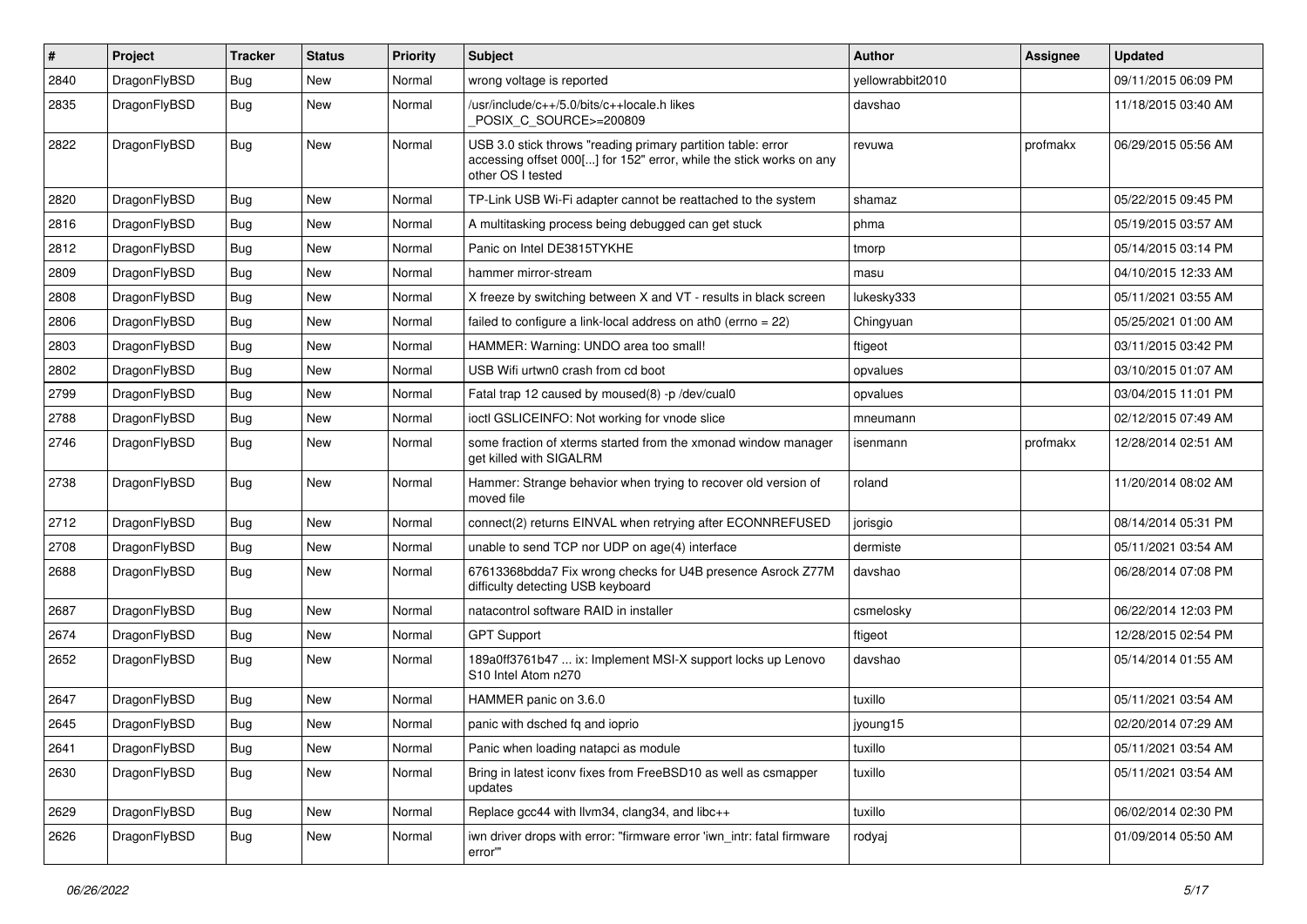| #    | Project      | <b>Tracker</b> | <b>Status</b> | <b>Priority</b> | Subject                                                                                                                      | <b>Author</b>     | Assignee  | <b>Updated</b>      |
|------|--------------|----------------|---------------|-----------------|------------------------------------------------------------------------------------------------------------------------------|-------------------|-----------|---------------------|
| 2622 | DragonFlyBSD | Bug            | New           | Normal          | VAIO FIT15E fn keys support                                                                                                  | nonsolosoft       |           | 12/31/2013 01:31 AM |
| 2621 | DragonFlyBSD | Bug            | <b>New</b>    | Normal          | core dump using cdrom                                                                                                        | nonsolosoft       |           | 12/27/2013 12:43 AM |
| 2620 | DragonFlyBSD | <b>Bug</b>     | New           | Normal          | moused problem                                                                                                               | FilippoMo         |           | 12/20/2013 10:32 AM |
| 2619 | DragonFlyBSD | <b>Bug</b>     | New           | Normal          | DragonFly 3.6 can't be installed on a 6TB volume                                                                             | ftigeot           |           | 02/23/2014 11:55 PM |
| 2618 | DragonFlyBSD | <b>Bug</b>     | <b>New</b>    | Normal          | mouse problem on RELEASE-3_6_0                                                                                               | FilippoMo         |           | 12/20/2013 03:26 AM |
| 2611 | DragonFlyBSD | <b>Bug</b>     | New           | Normal          | Change in IP address results in network not working                                                                          | phma              |           | 12/05/2013 07:55 PM |
| 2609 | DragonFlyBSD | Bug            | <b>New</b>    | Normal          | master: panic: assertion<br>"LWKT_TOKEN_HELD_ANY(vm_object_token(object))" failed in<br>swp pager lookup                     | thomas.nikolajsen |           | 11/28/2013 11:36 AM |
| 2604 | DragonFlyBSD | Bug            | <b>New</b>    | Normal          | dell laptop does not boot with LATEST                                                                                        | isenmann          |           | 11/20/2013 02:07 AM |
| 2598 | DragonFlyBSD | <b>Bug</b>     | <b>New</b>    | Normal          | i386 via USB Booting                                                                                                         | mbzadegan         |           | 10/21/2013 02:28 AM |
| 2595 | DragonFlyBSD | <b>Bug</b>     | New           | Normal          | DragonFly 3.4.3 crashes on SUN Blade X6250 with Qlogic ISP 2432 Turvamies<br>FC card                                         |                   |           | 10/07/2013 11:53 AM |
| 2587 | DragonFlyBSD | <b>Bug</b>     | <b>New</b>    | Normal          | SATA DVD writer not detected by DragonFly                                                                                    | srussell          |           | 09/04/2020 08:55 AM |
| 2586 | DragonFlyBSD | <b>Bug</b>     | <b>New</b>    | Normal          | pf: "modulate" state seems problematic                                                                                       | srussell          |           | 09/25/2013 07:36 PM |
| 2585 | DragonFlyBSD | <b>Bug</b>     | New           | Normal          | Dfly 3.4.3 on ESXi 5.1, HP Smart Array P410 passthrough<br>recognised, but not functioning                                   | yggdrasil         | swildner  | 05/09/2022 08:14 AM |
| 2577 | DragonFlyBSD | Bug            | <b>New</b>    | Normal          | virtio-blk iops performance is cpu limited on high end devices                                                               | gjs278            | vsrinivas | 08/01/2013 02:28 PM |
| 2569 | DragonFlyBSD | <b>Bug</b>     | New           | Normal          | ctime NFS                                                                                                                    | ferney            |           | 08/11/2013 04:35 AM |
| 2568 | DragonFlyBSD | <b>Bug</b>     | <b>New</b>    | Normal          | AHCI panic                                                                                                                   | josepht           |           | 06/07/2013 05:52 PM |
| 2565 | DragonFlyBSD | <b>Bug</b>     | <b>New</b>    | Normal          | "ifconfig ix0 up" panic                                                                                                      | ltpig402a         |           | 06/03/2013 05:46 AM |
| 2557 | DragonFlyBSD | <b>Bug</b>     | New           | Normal          | stock 3.4.1 kernel halts during booting if dm and dm_target_crypt<br>are loaded and RAID controller is present               | phma              |           | 05/12/2013 10:38 PM |
| 2544 | DragonFlyBSD | <b>Bug</b>     | <b>New</b>    | Normal          | live DVD system boot (menu option 1) caused db> prompt on<br>PE1950                                                          | estrabd           |           | 05/11/2021 03:54 AM |
| 2535 | DragonFlyBSD | <b>Bug</b>     | <b>New</b>    | Normal          | Imap processes apparentlt blocked on disk I/O                                                                                | ftigeot           |           | 04/02/2013 09:31 AM |
| 2531 | DragonFlyBSD | <b>Bug</b>     | New           | Normal          | camcontrol fails to disable APM                                                                                              | m.lombardi85      |           | 03/23/2013 12:28 PM |
| 2526 | DragonFlyBSD | <b>Bug</b>     | <b>New</b>    | Normal          | hammer cleanup doesn't run on first day of DST                                                                               | pavalos           |           | 10/18/2016 05:28 PM |
| 2520 | DragonFlyBSD | <b>Bug</b>     | New           | Normal          | panic: assertion "IS_SERIALIZED((ifp->if_serializer))" failed in<br>if_default_serialize_assert at /usr/src/sys/net/if.c:437 | ano               |           | 03/09/2013 12:14 AM |
| 2509 | DragonFlyBSD | <b>Bug</b>     | New           | Normal          | Redefinition of DIRBLKSIZ in restore(8)                                                                                      | swildner          |           | 06/04/2022 04:40 AM |
| 2498 | DragonFlyBSD | <b>Bug</b>     | New           | Normal          | DFBSD v3.2.2-RELEASE - LIST_FIRST(&bp->b_dep) == NULL"<br>failed in vfs_vmio_release                                         | tuxillo           |           | 05/31/2022 04:09 PM |
| 2496 | DragonFlyBSD | Bug            | New           | Normal          | NTFS malloc limit exceeded                                                                                                   | plasmob           | tuxillo   | 02/19/2013 08:47 AM |
| 2493 | DragonFlyBSD | <b>Bug</b>     | New           | Normal          | vidcontrol: invalid video mode name                                                                                          | Svarov            |           | 01/24/2013 09:55 AM |
| 2490 | DragonFlyBSD | <b>Bug</b>     | New           | Normal          | nmalloc should color addresses to avoid cache bank conflictsw                                                                | vsrinivas         |           | 06/10/2014 05:51 AM |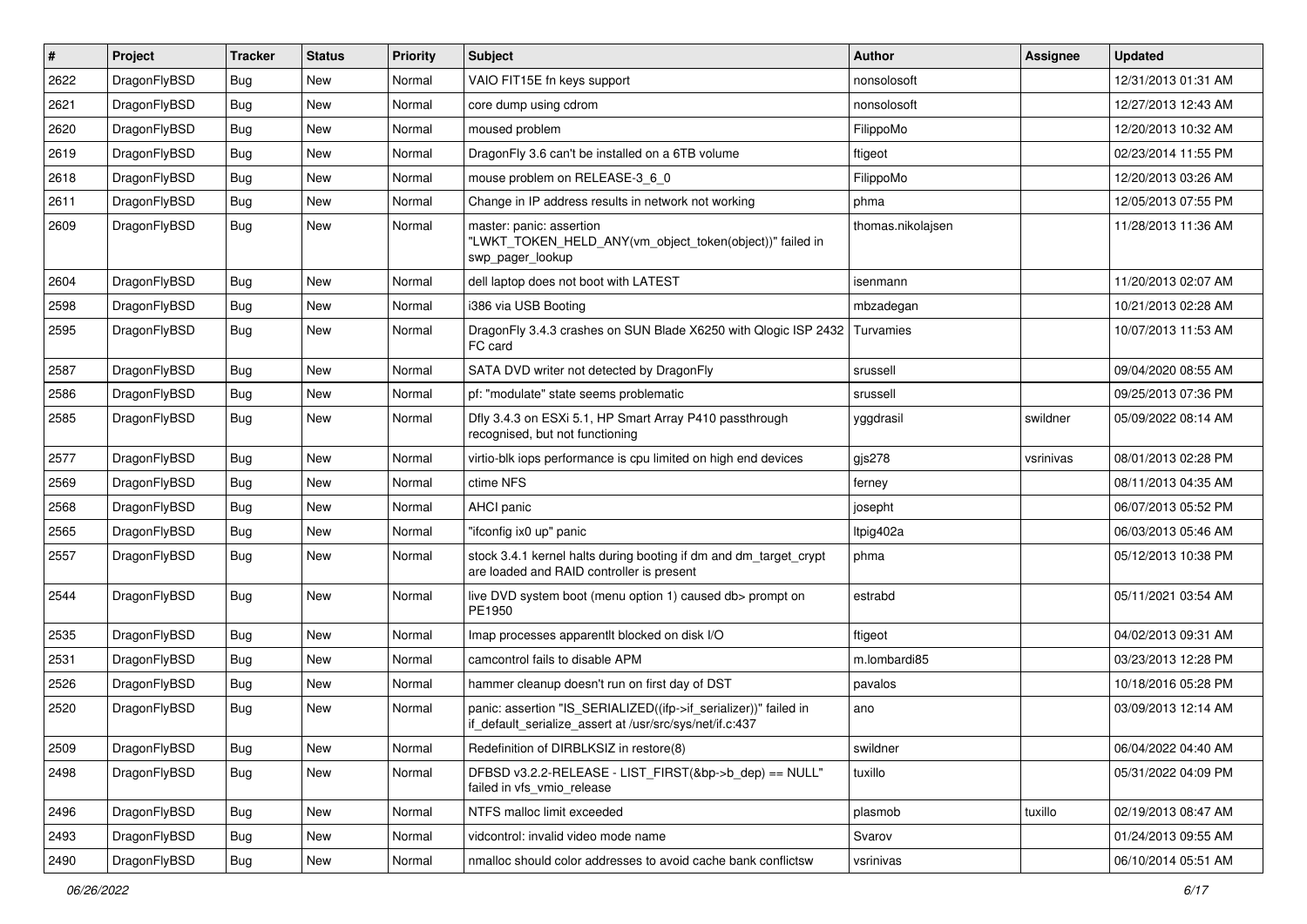| $\pmb{\#}$ | Project      | <b>Tracker</b> | <b>Status</b> | <b>Priority</b> | <b>Subject</b>                                                                                             | Author            | <b>Assignee</b> | <b>Updated</b>      |
|------------|--------------|----------------|---------------|-----------------|------------------------------------------------------------------------------------------------------------|-------------------|-----------------|---------------------|
| 2489       | DragonFlyBSD | Bug            | New           | Normal          | nmalloc doesn't cache VA for allocations > 8KB                                                             | vsrinivas         |                 | 06/10/2014 05:51 AM |
| 2473       | DragonFlyBSD | Bug            | New           | Normal          | Kernel crash when trying to up the wpi0 device (Dfly<br>v3.3.0.758.g47388-DEVELOPMENT)                     | tomaz             |                 | 02/24/2014 08:50 AM |
| 2453       | DragonFlyBSD | Bug            | <b>New</b>    | Normal          | panic: assertion "gd->gd_spinlocks == 0" failed                                                            | Johannes.Hofmann  |                 | 11/12/2012 12:54 PM |
| 2444       | DragonFlyBSD | <b>Bug</b>     | <b>New</b>    | Normal          | Crash during Hammer overnight cleanup                                                                      | justin            |                 | 11/04/2012 07:58 AM |
| 2436       | DragonFlyBSD | Bug            | New           | Normal          | panic: assertion "lp->lwp_qcpu == dd->cpuid" failed in<br>dfly_acquire_curproc                             | thomas.nikolajsen |                 | 01/23/2013 11:07 AM |
| 2434       | DragonFlyBSD | <b>Bug</b>     | New           | Normal          | BTX Halted - Boot fails on USB/GUI                                                                         | lucmv             |                 | 10/17/2012 08:12 PM |
| 2430       | DragonFlyBSD | Bug            | <b>New</b>    | Normal          | Alternate Password Hash method                                                                             | robin.carey1      |                 | 10/07/2012 06:28 AM |
| 2416       | DragonFlyBSD | Bug            | <b>New</b>    | Normal          | ".' entry can be removed on mounted nfs filesystem                                                         | ftigeot           | tuxillo         | 06/03/2014 04:40 AM |
| 2412       | DragonFlyBSD | Bug            | New           | Normal          | wlan0 fails to get address via dhclient                                                                    | nonsolosoft       |                 | 08/30/2012 05:55 AM |
| 2389       | DragonFlyBSD | Bug            | <b>New</b>    | Normal          | computer crashed while listing processes                                                                   | phma              |                 | 06/18/2012 02:49 PM |
| 2387       | DragonFlyBSD | Bug            | New           | Normal          | hammer ignores -t during dedup                                                                             | phma              |                 | 06/17/2012 12:30 PM |
| 2371       | DragonFlyBSD | <b>Bug</b>     | <b>New</b>    | Normal          | Timezone problem with America/Sao Paulo                                                                    | raitech           |                 | 05/17/2012 01:42 PM |
| 2370       | DragonFlyBSD | Bug            | New           | Normal          | panic: ffs_valloc: dup alloc                                                                               | marino            | vsrinivas       | 02/01/2013 09:28 AM |
| 2369       | DragonFlyBSD | Bug            | <b>New</b>    | Normal          | panic: Bad link elm 0xffffffe07edf6068 next->prev != elm                                                   | jaydg             |                 | 08/15/2012 03:04 AM |
| 2331       | DragonFlyBSD | Bug            | <b>New</b>    | Normal          | reading mouse mode from unopen file descriptor hangs mouse<br>driver                                       | phma              |                 | 03/14/2012 09:43 AM |
| 2329       | DragonFlyBSD | <b>Bug</b>     | New           | Normal          | ibm x3550 & acpi                                                                                           | ano               |                 | 06/03/2014 11:37 AM |
| 2324       | DragonFlyBSD | Bug            | New           | Normal          | natacotrol support > 2TB not working even after the ftigeot patch                                          | zenny             |                 | 03/03/2012 01:00 AM |
| 2319       | DragonFlyBSD | Bug            | New           | Normal          | crypt/passwd forward compat                                                                                | c.turner1         |                 | 02/28/2012 12:39 PM |
| 2316       | DragonFlyBSD | Bug            | New           | Normal          | Ungraceful invalid password handling for adding a new user in the<br>installer                             | rune              |                 | 04/27/2012 11:23 PM |
| 2311       | DragonFlyBSD | <b>Bug</b>     | <b>New</b>    | Normal          | Xorg crash having something to do with drm                                                                 | phma              |                 | 02/22/2012 09:59 AM |
| 2308       | DragonFlyBSD | Bug            | New           | Normal          | System freeze when unloading snd_hda                                                                       | jaydg             |                 | 02/19/2012 07:15 AM |
| 2306       | DragonFlyBSD | <b>Bug</b>     | <b>New</b>    | Normal          | a crash starts the kernel debugger in text mode, but just reboots in X                                     | phma              |                 | 02/11/2012 08:02 PM |
| 2297       | DragonFlyBSD | Bug            | New           | Normal          | strange NFS (client) error messages / problems                                                             | Anonymous         |                 | 02/19/2012 02:59 PM |
| 2292       | DragonFlyBSD | Bug            | New           | Normal          | re interface with jumbo frames (mtu larger than 1500) hangs after<br>some traffic                          | Anonymous         |                 | 01/31/2012 12:11 AM |
| 2287       | DragonFlyBSD | <b>Bug</b>     | New           | Normal          | HAMMER(ROOT) Illegal UNDO TAIL signature at<br>300000001967c000                                            | y0n3t4n1          |                 | 11/07/2018 01:22 AM |
| 2283       | DragonFlyBSD | Bug            | New           | Normal          | DFBSD DragonFly v2.13.0.957.g4f459 - pmap_release: page<br>should already be gone 0xc27120bc               | tuxillo           |                 | 01/23/2012 03:03 AM |
| 2265       | DragonFlyBSD | Bug            | New           | Normal          | mbsrtowcs does not properly handle invalid mbstate_t in ps                                                 | c.turner1         | swildner        | 01/10/2012 07:56 PM |
| 2254       | DragonFlyBSD | Bug            | New           | Normal          | panic: assertion "ref < &td->td toks end" failed in lwkt gettoken at<br>/usr/src/sys/kern/lwkt_token.c:588 | eocallaghan       |                 | 12/05/2011 10:21 PM |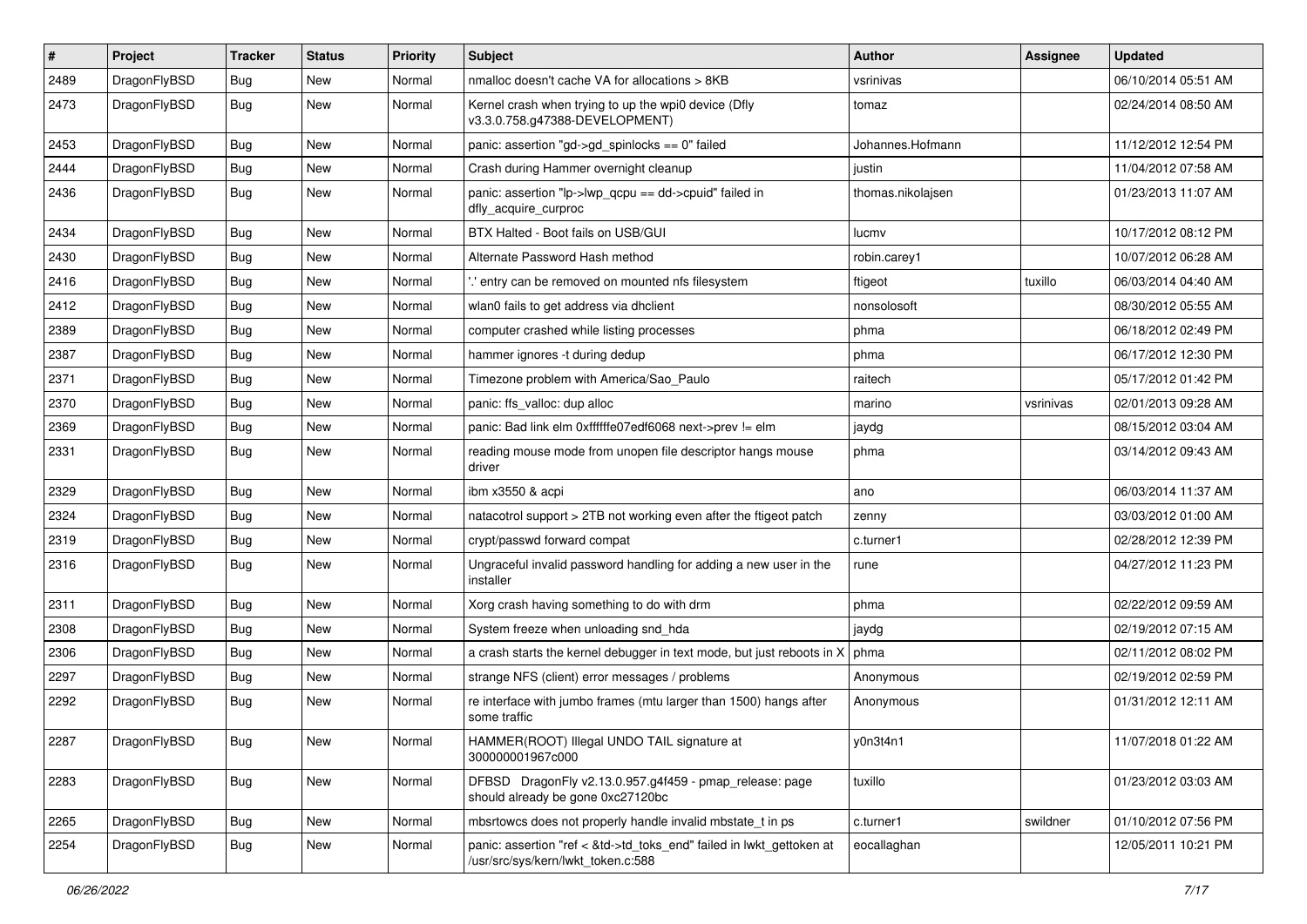| #    | Project      | <b>Tracker</b> | <b>Status</b> | <b>Priority</b> | Subject                                                                                                    | Author        | Assignee  | <b>Updated</b>      |
|------|--------------|----------------|---------------|-----------------|------------------------------------------------------------------------------------------------------------|---------------|-----------|---------------------|
| 2250 | DragonFlyBSD | Bug            | <b>New</b>    | Normal          | Kernel panic                                                                                               | adamk         |           | 11/23/2018 01:10 AM |
| 2248 | DragonFlyBSD | <b>Bug</b>     | <b>New</b>    | Normal          | sysctl panic                                                                                               | pavalos       |           | 11/23/2011 06:23 PM |
| 2245 | DragonFlyBSD | <b>Bug</b>     | New           | Normal          | panic: assertion "ref < &td->td_toks_end" failed in lwkt_gettoken at<br>/usr/src/sys/kern/lwkt_token.c:588 | juanfra684    |           | 11/22/2011 07:41 PM |
| 2224 | DragonFlyBSD | <b>Bug</b>     | <b>New</b>    | Normal          | v2.13.0.291.gaa7ec - Panic on fq while installing world                                                    | tuxillo       |           | 11/18/2011 01:40 AM |
| 2210 | DragonFlyBSD | <b>Bug</b>     | <b>New</b>    | Normal          | Bugtracker cannot assign default project for new users                                                     | ahuete.devel  |           | 11/17/2011 11:30 AM |
| 2199 | DragonFlyBSD | Bug            | <b>New</b>    | Normal          | screen segfaults if utmpx isn't present                                                                    | pavalos       |           | 11/15/2011 10:52 PM |
| 2182 | DragonFlyBSD | <b>Bug</b>     | <b>New</b>    | Normal          | if msk PHY FIFO underrun/overflow                                                                          | nonsolosoft   |           | 09/03/2012 06:39 AM |
| 2171 | DragonFlyBSD | <b>Bug</b>     | <b>New</b>    | Normal          | DFBSD v2.13.0.151.gdc8442 - panic: assertion "(*ptep &<br>$(PG$ MANAGED PG V)) == PG V"                    | tuxillo       |           | 11/04/2011 05:06 PM |
| 2167 | DragonFlyBSD | Bug            | <b>New</b>    | Normal          | shutdown/reboot fails after uptime msg                                                                     | marino        |           | 11/28/2011 03:01 AM |
| 2166 | DragonFlyBSD | Bug            | <b>New</b>    | Normal          | DFBSD v2.13.0.109.g05b9d - Strange lockups                                                                 | tuxillo       |           | 10/29/2011 11:20 AM |
| 2164 | DragonFlyBSD | Bug            | New           | Normal          | panic on reboot from usb.                                                                                  | eocallaghan   |           | 10/27/2011 09:29 AM |
| 2161 | DragonFlyBSD | <b>Bug</b>     | <b>New</b>    | Normal          | Outdated xorg.conf file gets installed into etc and screws up mouse                                        | eocallaghan   |           | 10/27/2011 01:51 PM |
| 2158 | DragonFlyBSD | <b>Bug</b>     | <b>New</b>    | Normal          | iwn panics with assertion on boot.                                                                         | eocallaghan   |           | 10/24/2011 04:13 PM |
| 2154 | DragonFlyBSD | <b>Bug</b>     | New           | Normal          | vkernel copyout() doesn't return EFAULT on error                                                           | vsrinivas     |           | 10/20/2011 03:53 AM |
| 2153 | DragonFlyBSD | Bug            | <b>New</b>    | Normal          | Too many unuseful warnings at boot                                                                         | juanfra684    |           | 10/18/2011 10:16 PM |
| 2138 | DragonFlyBSD | Bug            | <b>New</b>    | Normal          | > 100% CPU usage                                                                                           | robin.carey1  |           | 09/26/2011 12:20 PM |
| 2136 | DragonFlyBSD | <b>Bug</b>     | <b>New</b>    | Normal          | socketpair() doesn't free file descriptors on copyout failure                                              | vsrinivas     |           | 04/05/2013 09:13 AM |
| 2129 | DragonFlyBSD | Bug            | <b>New</b>    | Normal          | DFBSD v2.11.0.661.gf9438 i386 - panic: lockmgr thrd_sleep                                                  | tuxillo       |           | 09/05/2011 09:49 AM |
| 2125 | DragonFlyBSD | Bug            | New           | Normal          | Weird garbage in dmesg                                                                                     | herrgard      |           | 08/30/2011 08:04 PM |
| 2124 | DragonFlyBSD | <b>Bug</b>     | New           | Normal          | getty repeating too quickly on port /dev/ttyv0                                                             | sgeorge.ml    |           | 09/01/2011 04:28 AM |
| 2123 | DragonFlyBSD | <b>Bug</b>     | <b>New</b>    | Normal          | hammer is losing files                                                                                     | schmir        |           | 08/30/2011 07:56 PM |
| 2115 | DragonFlyBSD | <b>Bug</b>     | <b>New</b>    | Normal          | [msk] system freeze after receive some paquet                                                              | bsdsx         |           | 08/22/2011 10:22 AM |
| 2113 | DragonFlyBSD | Bug            | <b>New</b>    | Normal          | nmalloc threaded program fork leak                                                                         | vsrinivas     | vsrinivas | 08/11/2011 07:25 PM |
| 2107 | DragonFlyBSD | Bug            | <b>New</b>    | Normal          | 2.10.1 sata dvd drive issue                                                                                | ausppc        |           | 07/31/2011 08:41 PM |
| 2104 | DragonFlyBSD | <b>Bug</b>     | <b>New</b>    | Normal          | network configuration seg. fault on install CD                                                             | navratil      |           | 07/26/2011 07:55 AM |
| 2099 | DragonFlyBSD | <b>Bug</b>     | <b>New</b>    | Normal          | page fault panic in vm system                                                                              | pavalos       |           | 07/10/2011 08:51 AM |
| 2094 | DragonFlyBSD | Bug            | New           | Normal          | Segfault when gdb printing backtrace from core dump                                                        | greenrd       |           | 06/25/2011 04:14 PM |
| 2092 | DragonFlyBSD | Bug            | New           | Normal          | Panic: Bad link elm 0x next->prev != elm                                                                   | masterblaster | dillon    | 12/04/2011 12:49 PM |
| 2085 | DragonFlyBSD | <b>Bug</b>     | New           | Normal          | panic: assertion: (m->flags & PG_MAPPED) == 0 in<br>vm_page_free_toq                                       | vsrinivas     |           | 06/10/2011 07:48 AM |
| 2084 | DragonFlyBSD | <b>Bug</b>     | New           | Normal          | DFBSD v2.11.0.242.g4d317 - panic: zone: entry not free                                                     | tuxillo       |           | 07/03/2012 01:23 AM |
| 2082 | DragonFlyBSD | <b>Bug</b>     | New           | Normal          | dfbsd 2.10.1 amd64 - mc port build error with 'bmake bin-install'                                          | sun-doctor    |           | 05/25/2011 07:18 PM |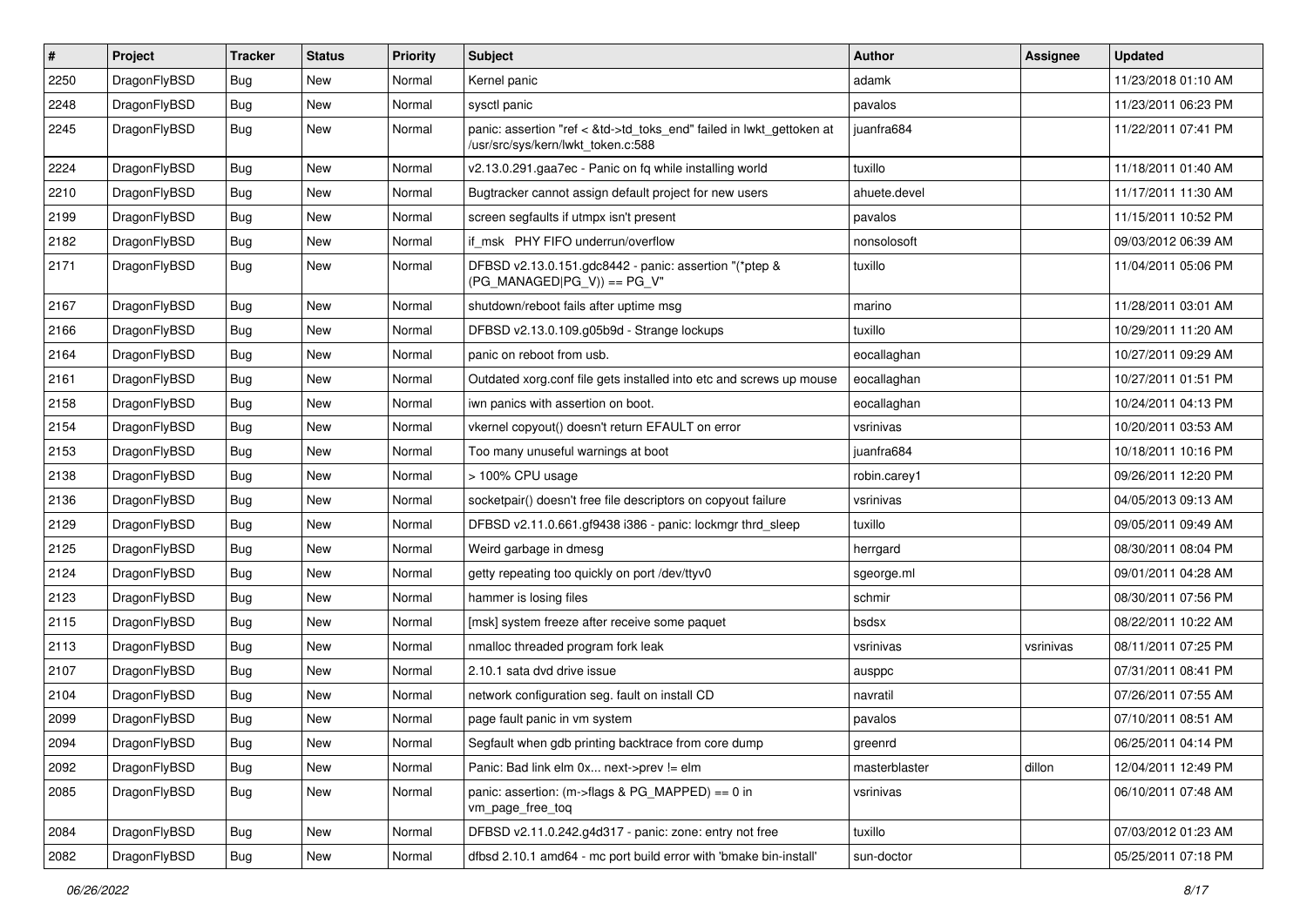| $\sharp$ | Project      | <b>Tracker</b> | <b>Status</b> | <b>Priority</b> | Subject                                                                        | <b>Author</b>      | Assignee | <b>Updated</b>      |
|----------|--------------|----------------|---------------|-----------------|--------------------------------------------------------------------------------|--------------------|----------|---------------------|
| 2080     | DragonFlyBSD | Bug            | <b>New</b>    | Normal          | panic: lockmgr thrd_sleep: called from interrupt, ipi, or hard code<br>section | rumcic             |          | 05/30/2011 05:06 PM |
| 2078     | DragonFlyBSD | Bug            | <b>New</b>    | Normal          | DFBSD i386 v2.11.0.201.g3ed2f - Panic during installworld into a<br>vn0 device | tuxillo            |          | 05/19/2011 07:50 PM |
| 2077     | DragonFlyBSD | <b>Bug</b>     | <b>New</b>    | Normal          | USB devices conflicting                                                        | srussell           |          | 05/17/2011 05:12 PM |
| 2075     | DragonFlyBSD | Bug            | New           | Normal          | pflogd on x86 64                                                               | fanch              |          | 05/16/2011 04:04 PM |
| 2072     | DragonFlyBSD | <b>Bug</b>     | New           | Normal          | Fatal trap 12: stopped at lwkt_send_ipiq3                                      | rumcic             |          | 05/17/2011 04:12 AM |
| 2067     | DragonFlyBSD | Bug            | New           | Normal          | sound/pcm: "play interrupt timeout, channel dead"                              | matthiasr          |          | 05/11/2021 03:55 AM |
| 2061     | DragonFlyBSD | <b>Bug</b>     | New           | Normal          | USB keyboard boot panic                                                        | sjg                |          | 05/04/2012 12:20 AM |
| 2055     | DragonFlyBSD | <b>Bug</b>     | <b>New</b>    | Normal          | ssh + IPV6 + bridge => connection freezes                                      | steve              |          | 04/24/2011 07:13 PM |
| 2052     | DragonFlyBSD | <b>Bug</b>     | New           | Normal          | Kernel panic: CPU APIC ID out of range                                         | Anonymous          |          | 05/02/2011 11:06 AM |
| 2051     | DragonFlyBSD | Bug            | New           | Normal          | No ipv6 lan route entry created on 2.10                                        | ftigeot            |          | 04/21/2011 10:37 AM |
| 2048     | DragonFlyBSD | <b>Bug</b>     | New           | Normal          | panic: ffs_sync: rofs mod                                                      | pavalos            |          | 04/12/2011 05:45 AM |
| 2045     | DragonFlyBSD | <b>Bug</b>     | New           | Normal          | ral(4): Fatal trap 12: page fault while in kernel mode (two panics)            | herrgard           |          | 11/03/2011 05:34 PM |
| 2042     | DragonFlyBSD | <b>Bug</b>     | <b>New</b>    | Normal          | kernel panic, when run boot0cfg                                                | sepherosa          |          | 05/31/2022 03:01 PM |
| 2008     | DragonFlyBSD | <b>Bug</b>     | New           | Normal          | lwkt_setcpu_remote: td->td_flags 00800621 console flood                        | pavalos            |          | 03/06/2011 09:37 PM |
| 2004     | DragonFlyBSD | <b>Bug</b>     | New           | Normal          | LWKT_WAIT_IPIQ panic                                                           | steve              |          | 03/08/2011 05:46 PM |
| 1990     | DragonFlyBSD | <b>Bug</b>     | <b>New</b>    | Normal          | /mnt too large to mount                                                        | peur.neu           |          | 02/16/2011 11:24 PM |
| 1984     | DragonFlyBSD | <b>Bug</b>     | New           | Normal          | hammer mount fails after crash - HAMMER: FIFO record bad head<br>signature     | thomas.nikolajsen  |          | 03/08/2011 06:57 PM |
| 1975     | DragonFlyBSD | Bug            | New           | Normal          | Applications seg fault in select() and poll()                                  | rumcic             |          | 05/31/2022 02:58 PM |
| 1969     | DragonFlyBSD | <b>Bug</b>     | New           | Normal          | pf-related network problem                                                     | pavalos            | lentferj | 02/01/2011 06:57 PM |
| 1964     | DragonFlyBSD | <b>Bug</b>     | <b>New</b>    | Normal          | iwn (panic assertion : wlan_assert_serialized)                                 | sjmm.ptr           | josepht  | 02/01/2011 12:57 PM |
| 1961     | DragonFlyBSD | Bug            | New           | Normal          | Can't create dump from DDB                                                     | shamaz             |          | 01/29/2011 09:02 PM |
| 1959     | DragonFlyBSD | <b>Bug</b>     | New           | Normal          | DFBSD v2.9.1.422.gc98f2 - Panic during boot - IPv6 and PF                      | tuxillo            |          | 01/13/2011 03:37 AM |
| 1951     | DragonFlyBSD | <b>Bug</b>     | New           | Normal          | dma_timeouts at phyaddr on a good hdd                                          | peur.neu           |          | 01/04/2011 07:12 AM |
| 1949     | DragonFlyBSD | <b>Bug</b>     | New           | Normal          | iwn panic                                                                      | pavalos            |          | 01/30/2011 03:21 AM |
| 1946     | DragonFlyBSD | <b>Bug</b>     | New           | Normal          | ieee80211 panic                                                                | pavalos            | josepht  | 01/27/2011 06:00 PM |
| 1944     | DragonFlyBSD | Bug            | New           | Normal          | panic: backing_object 0xdea7b258 was somehow re-referenced<br>during collapse! | sepherosa          |          | 12/27/2010 02:06 AM |
| 1943     | DragonFlyBSD | <b>Bug</b>     | New           | Normal          | hammer assertion panic                                                         | peter              |          | 12/27/2010 12:45 AM |
| 1942     | DragonFlyBSD | <b>Bug</b>     | New           | Normal          | locking against myself in getcacheblk()?                                       | qhwt.dfly          |          | 05/31/2022 02:15 PM |
| 1941     | DragonFlyBSD | <b>Bug</b>     | New           | Normal          | wlan config crash                                                              | abandon.every.hope |          | 12/24/2010 07:54 PM |
| 1939     | DragonFlyBSD | <b>Bug</b>     | New           | Normal          | Panic on nightly build and stress test box                                     | lentferj           |          | 12/18/2010 08:41 AM |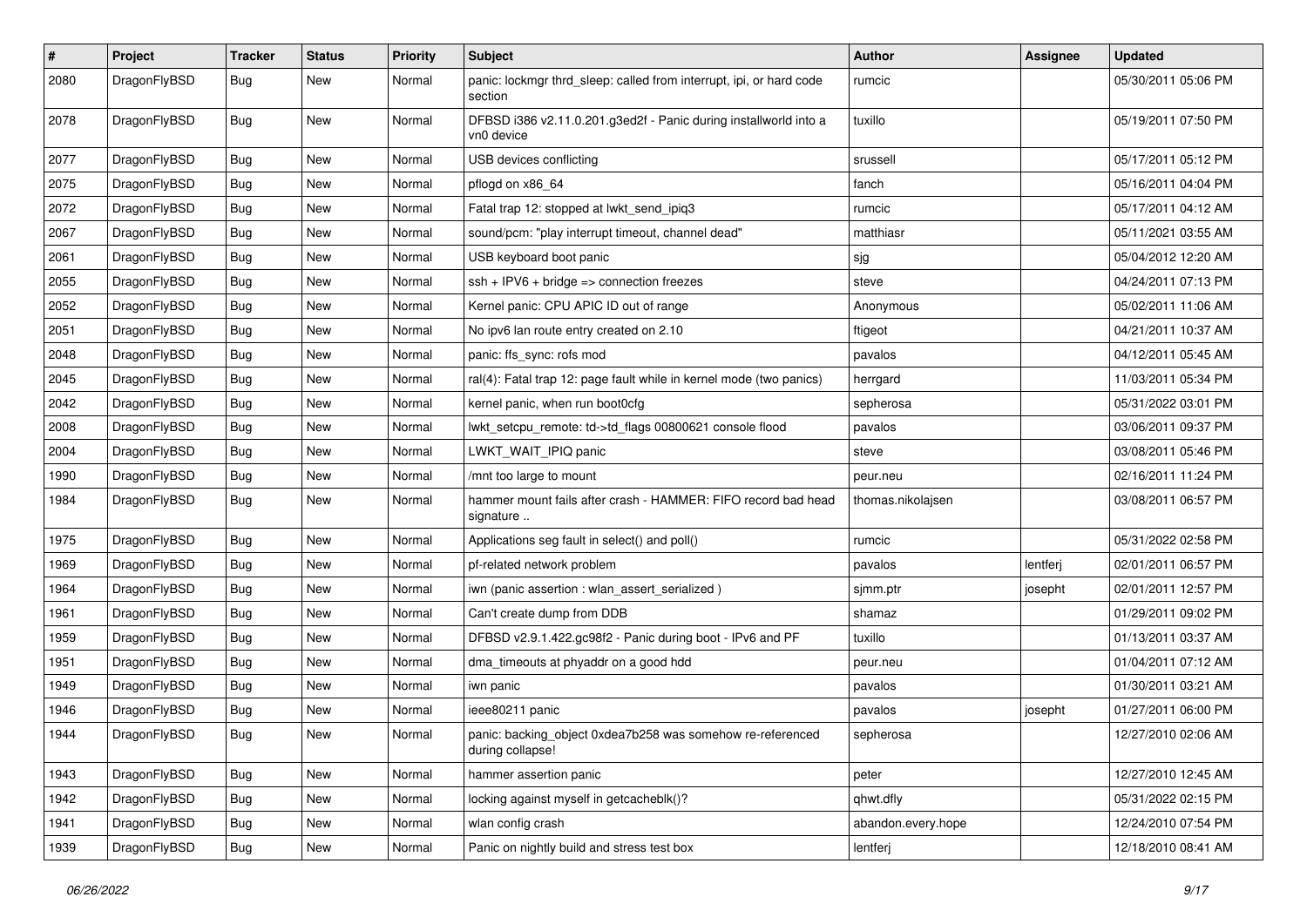| #    | Project      | <b>Tracker</b> | <b>Status</b> | <b>Priority</b> | Subject                                                                                                                                                                                           | Author           | Assignee | <b>Updated</b>      |
|------|--------------|----------------|---------------|-----------------|---------------------------------------------------------------------------------------------------------------------------------------------------------------------------------------------------|------------------|----------|---------------------|
| 1935 | DragonFlyBSD | Bug            | <b>New</b>    | Normal          | mouse does not work after switching between x and console                                                                                                                                         | shamaz           |          | 12/13/2010 10:06 AM |
| 1923 | DragonFlyBSD | Bug            | <b>New</b>    | Normal          | Abysmal NFS performance with IPv6                                                                                                                                                                 | ftigeot          |          | 12/05/2010 09:34 PM |
| 1917 | DragonFlyBSD | Bug            | New           | Normal          | panic: assertion: (RB_EMPTY(&ip->rec_tree) && (ip->flags &<br>HAMMER INODE XDIRTY) == 0)    (!RB EMPTY(&ip->rec tree)<br>&& (ip->flags & HAMMER_INODE_XDIRTY) != 0) in<br>hammer flush inode done | qhwt.dfly        |          | 11/24/2010 03:23 AM |
| 1916 | DragonFlyBSD | Bug            | <b>New</b>    | Normal          | Constant crashes on x86_64 with UFS                                                                                                                                                               | lentferj         |          | 11/21/2010 07:40 PM |
| 1913 | DragonFlyBSD | Bug            | New           | Normal          | panic: assertion: ip->flush_state != HAMMER_FST_FLUSH in<br>hammer_flush_inode_core                                                                                                               | swildner         |          | 11/20/2010 05:27 PM |
| 1907 | DragonFlyBSD | Bug            | <b>New</b>    | Normal          | Hammer crash in hammer flusher flush()                                                                                                                                                            | swildner         |          | 11/11/2010 05:07 AM |
| 1899 | DragonFlyBSD | <b>Bug</b>     | <b>New</b>    | Normal          | Keyboard doesn't work                                                                                                                                                                             | fransm           |          | 05/15/2022 03:32 PM |
| 1884 | DragonFlyBSD | Bug            | New           | Normal          | System completely freezes while listening music (devbuf: malloc<br>limit exceeded)                                                                                                                | shamaz           |          | 01/24/2011 05:00 PM |
| 1877 | DragonFlyBSD | Bug            | <b>New</b>    | Normal          | Freeze during 1st hammer cleanup after new install                                                                                                                                                | elekktretterr    |          | 05/15/2022 11:43 AM |
| 1876 | DragonFlyBSD | Bug            | <b>New</b>    | Normal          | devfs in jail + logging out from console(ttyv1+) -> panic                                                                                                                                         | qhwt.dfly        | tuxillo  | 05/31/2022 03:24 PM |
| 1874 | DragonFlyBSD | <b>Bug</b>     | <b>New</b>    | Normal          | mpd listening on all IPs, accepting only on one                                                                                                                                                   | rumcic           |          | 05/08/2011 01:01 PM |
| 1873 | DragonFlyBSD | Bug            | <b>New</b>    | Normal          | Panic upon usb mouse detach and reattaching                                                                                                                                                       | rumcic           |          | 02/01/2011 09:53 AM |
| 1867 | DragonFlyBSD | <b>Bug</b>     | <b>New</b>    | Normal          | it(4) motherboard and fan problems                                                                                                                                                                | tuxillo          |          | 07/08/2011 10:48 AM |
| 1861 | DragonFlyBSD | <b>Bug</b>     | <b>New</b>    | Normal          | panic via kprintf (lockmgr called in a hard section)                                                                                                                                              | vsrinivas        |          | 10/11/2010 12:56 AM |
| 1850 | DragonFlyBSD | Bug            | <b>New</b>    | Normal          | volume-add on hammer root fs panic                                                                                                                                                                | Johannes.Hofmann |          | 04/18/2019 04:27 AM |
| 1836 | DragonFlyBSD | <b>Bug</b>     | <b>New</b>    | Normal          | Incorrect TCP checksum show up in tcpdump                                                                                                                                                         | robgar1          |          | 05/15/2022 11:22 AM |
| 1826 | DragonFlyBSD | <b>Bug</b>     | New           | Normal          | panic during boot: assertion so->so_port  in tcp_input                                                                                                                                            | ftigeot          |          | 05/15/2022 11:05 AM |
| 1818 | DragonFlyBSD | Bug            | <b>New</b>    | Normal          | panic: Bad tailq NEXT (kqueue issue ?)                                                                                                                                                            | ftigeot          |          | 05/15/2022 11:40 AM |
| 1786 | DragonFlyBSD | <b>Bug</b>     | New           | Normal          | Calling NULL function pointer initiates panic loop                                                                                                                                                | sjg              |          | 10/11/2010 05:28 PM |
| 1774 | DragonFlyBSD | <b>Bug</b>     | <b>New</b>    | Normal          | New IP header cleanup branch available for testing                                                                                                                                                | dillon           |          | 05/15/2022 10:59 AM |
| 1769 | DragonFlyBSD | Bug            | <b>New</b>    | Normal          | panic: assertion: _tp->tt_msg->tt_cpuid == mycpuid in<br>tcp callout active                                                                                                                       | pavalos          | sjg      | 05/15/2022 11:07 AM |
| 1695 | DragonFlyBSD | Bug            | <b>New</b>    | Normal          | NFS-related system breakdown                                                                                                                                                                      | Anonymous        |          | 04/10/2014 12:35 AM |
| 1634 | DragonFlyBSD | <b>Bug</b>     | <b>New</b>    | Normal          | panic: spin lock: 0xe4ad1320, indefinitive wait!                                                                                                                                                  | elekktretterr    |          | 01/19/2015 03:21 AM |
| 1594 | DragonFlyBSD | Bug            | New           | Normal          | Kernel panic during boot from Live CD on Dell E6400                                                                                                                                               | bodie            |          | 05/11/2021 03:54 AM |
| 1559 | DragonFlyBSD | <b>Bug</b>     | New           | Normal          | kernel trap                                                                                                                                                                                       | phma             |          | 11/27/2021 08:43 AM |
| 1556 | DragonFlyBSD | <b>Bug</b>     | New           | Normal          | many processes stuck in "hmrrcm", system unusable                                                                                                                                                 | corecode         | tuxillo  | 05/11/2021 03:52 AM |
| 1525 | DragonFlyBSD | <b>Bug</b>     | New           | Normal          | boehm-gc problems                                                                                                                                                                                 | hasso            |          | 10/13/2012 07:13 PM |
| 1474 | DragonFlyBSD | <b>Bug</b>     | New           | Normal          | ithread 1 unexpectedly rescheduled                                                                                                                                                                | corecode         | tuxillo  | 05/11/2021 03:52 AM |
| 1463 | DragonFlyBSD | <b>Bug</b>     | New           | Normal          | Mountroot before drives are initialized                                                                                                                                                           | elekktretterr    |          | 12/07/2010 01:30 PM |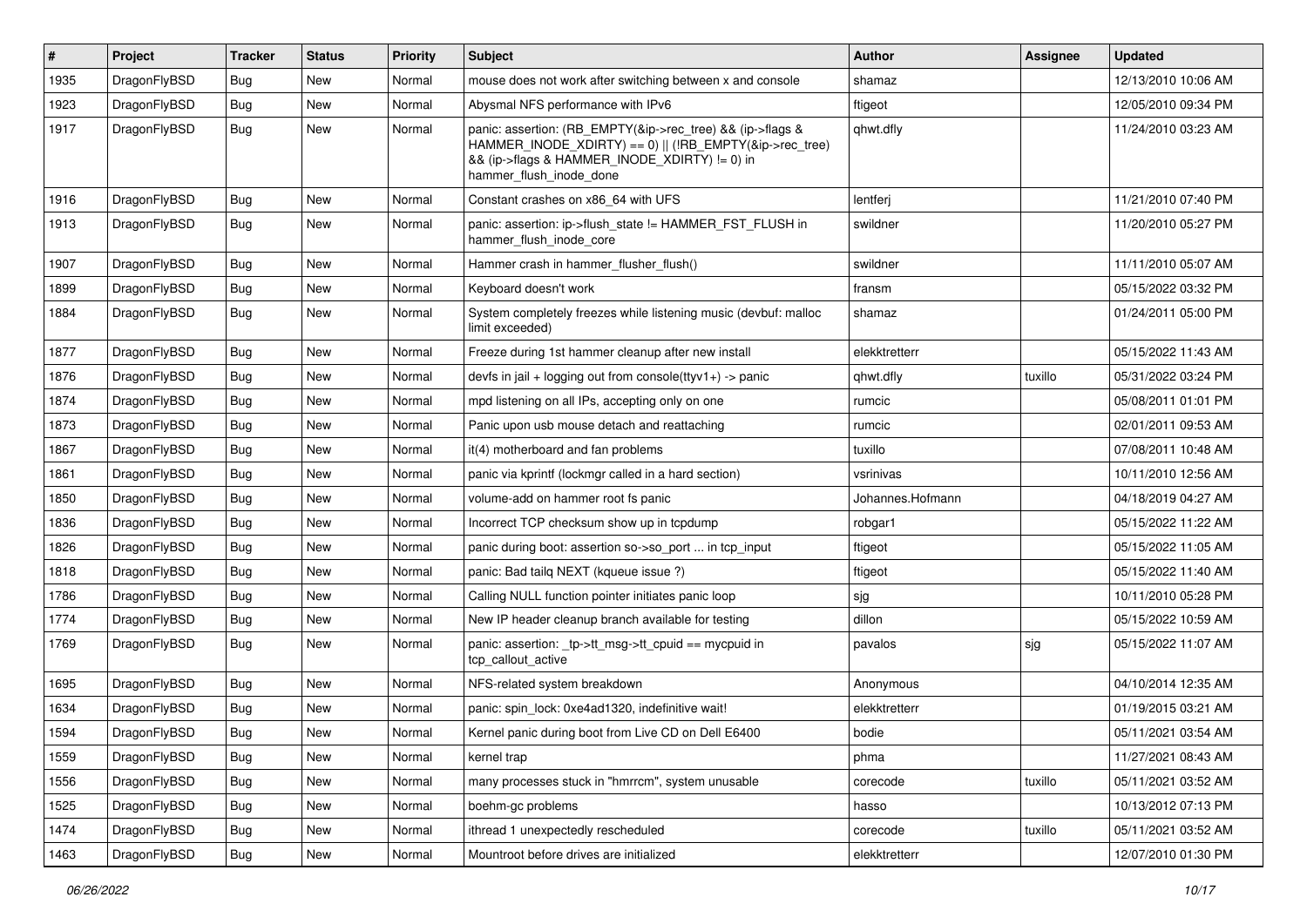| #    | Project      | <b>Tracker</b> | <b>Status</b> | <b>Priority</b> | Subject                                                                                                | Author         | <b>Assignee</b> | <b>Updated</b>      |
|------|--------------|----------------|---------------|-----------------|--------------------------------------------------------------------------------------------------------|----------------|-----------------|---------------------|
| 1442 | DragonFlyBSD | Bug            | New           | Normal          | blocking SIGSEGV and triggering a segment violation produces an<br>all CPU consuming process           | corecode       | tuxillo         | 05/11/2021 03:52 AM |
| 1440 | DragonFlyBSD | <b>Bug</b>     | <b>New</b>    | Normal          | ptrace/gdb doesn't work after process blocks SIGTRAP                                                   | corecode       | tuxillo         | 05/11/2021 03:52 AM |
| 1430 | DragonFlyBSD | Bug            | New           | Normal          | Buggy $w(1)$ ?                                                                                         | hasso          | alexh           | 11/24/2010 08:09 AM |
| 1293 | DragonFlyBSD | <b>Bug</b>     | New           | Normal          | 2.2.1-REL Installer Request                                                                            | mk             | tuxillo         | 05/11/2021 04:00 AM |
| 1246 | DragonFlyBSD | <b>Bug</b>     | New           | Normal          | bad resolution (monitor desync) with livedvd                                                           | Przem0l        |                 | 02/18/2014 06:29 AM |
| 1194 | DragonFlyBSD | <b>Bug</b>     | <b>New</b>    | Normal          | SCSI errors while trying to copy photos from my camera                                                 | elekktretterr  |                 | 01/14/2015 04:39 PM |
| 1193 | DragonFlyBSD | <b>Bug</b>     | New           | Normal          | kernel doesn't recognize cdrom drive                                                                   | nonsolosoft    |                 | 01/25/2014 09:11 PM |
| 989  | DragonFlyBSD | Bug            | New           | Normal          | installer/fdisk trouble with wrapped values                                                            | Discodestroyer |                 | 02/18/2014 06:27 AM |
| 731  | DragonFlyBSD | <b>Bug</b>     | <b>New</b>    | Normal          | system freeze on "slice too large"                                                                     | corecode       | tuxillo         | 06/25/2022 04:01 AM |
| 341  | DragonFlyBSD | Bug            | New           | Normal          | Vinum erroneously repors devices as busy                                                               | corecode       | swildner        | 01/21/2012 04:50 AM |
| 3318 | DragonFlyBSD | Bug            | In Progress   | Normal          | Segmenation fault when a process resumed with checkpt exits                                            | zabolekar      | tuxillo         | 06/18/2022 08:24 AM |
| 3317 | DragonFlyBSD | <b>Bug</b>     | In Progress   | Normal          | Network vtnet0 not working on Hetzner cloud                                                            | mneumann       |                 | 06/18/2022 03:55 AM |
| 3310 | DragonFlyBSD | Bug            | In Progress   | Normal          | NVMM+QEMU fail to boot with UEFI: Mem Assist Failed<br>[gpa=0xfffffff0]                                | liweitianux    |                 | 01/11/2022 03:22 PM |
| 3299 | DragonFlyBSD | Bug            | In Progress   | Normal          | DragonFlyBSD reports utterly wrong uptime (most of the time, right<br>after booting in)                | adrian         |                 | 11/11/2021 01:43 PM |
| 3295 | DragonFlyBSD | <b>Bug</b>     | In Progress   | Normal          | Adapt devel/libvirt for nvmm                                                                           | tuxillo        | tuxillo         | 11/03/2021 04:56 PM |
| 3269 | DragonFlyBSD | <b>Bug</b>     | In Progress   | Normal          | Is double-buffer'd buf still required by HAMMER2?                                                      | tkusumi        |                 | 05/12/2021 04:09 PM |
| 3089 | DragonFlyBSD | Bug            | In Progress   | Normal          | vtnet(4) - disable TCP checksum offload by default                                                     | jlane          | vadaszi         | 05/11/2021 04:14 AM |
| 3028 | DragonFlyBSD | <b>Bug</b>     | In Progress   | Normal          | installer: confusion of set/get disk encryption passphrase dialogs                                     | liweitianux    | tuxillo         | 06/03/2022 05:13 PM |
| 3021 | DragonFlyBSD | <b>Bug</b>     | In Progress   | Normal          | sys/dev/drm/i915/i915_gem_stolen.c:115]: (error) Signed integer<br>overflow for expression '65535<<20' | dcb            |                 | 04/11/2017 12:46 PM |
| 3011 | DragonFlyBSD | <b>Bug</b>     | In Progress   | Normal          | dragonfly/sys/dev/netif/re/re.c: suspicious code?                                                      | dcb            |                 | 07/29/2017 01:26 AM |
| 2819 | DragonFlyBSD | Bug            | In Progress   | Normal          | Random micro system freezes after a week of uptime                                                     | ftigeot        | dillon          | 08/16/2015 08:46 PM |
| 2731 | DragonFlyBSD | <b>Bug</b>     | In Progress   | Normal          | Screen full of random colors when starting Xorg with Intel Haswell<br>HD Graphics P4600                | ikatzmaier     |                 | 11/12/2014 04:08 PM |
| 2549 | DragonFlyBSD | Bug            | In Progress   | Normal          | netgraph7: Kernel page fault.                                                                          | russiane39     | nant            | 05/10/2013 11:20 PM |
| 2414 | DragonFlyBSD | Bug            | In Progress   | Normal          | Lenovo S10 acpi freeze (not new)                                                                       | davshao        |                 | 05/11/2021 04:13 AM |
| 2391 | DragonFlyBSD | <b>Bug</b>     | In Progress   | Normal          | System lock with ahci and acpi enabled on ATI RS690 chipset with<br>SMB600 sata controller             | jorisgio       | vadaszi         | 06/03/2015 03:51 PM |
| 2360 | DragonFlyBSD | <b>Bug</b>     | In Progress   | Normal          | Wishlist: virtio driver import                                                                         | vsrinivas      |                 | 06/04/2022 04:16 AM |
| 2358 | DragonFlyBSD | <b>Bug</b>     | In Progress   | Normal          | DFBSD v3.0.2.32.g928ca - panic: hammer: insufficient undo FIFO<br>space!                               | tuxillo        | tuxillo         | 05/10/2021 02:50 AM |
| 2353 | DragonFlyBSD | <b>Bug</b>     | In Progress   | Normal          | panic: assertion "gd->gd_spinlocks_wr == 0" failed in<br>bsd4_schedulerclock                           | jaydg          | alexh           | 11/28/2012 01:57 AM |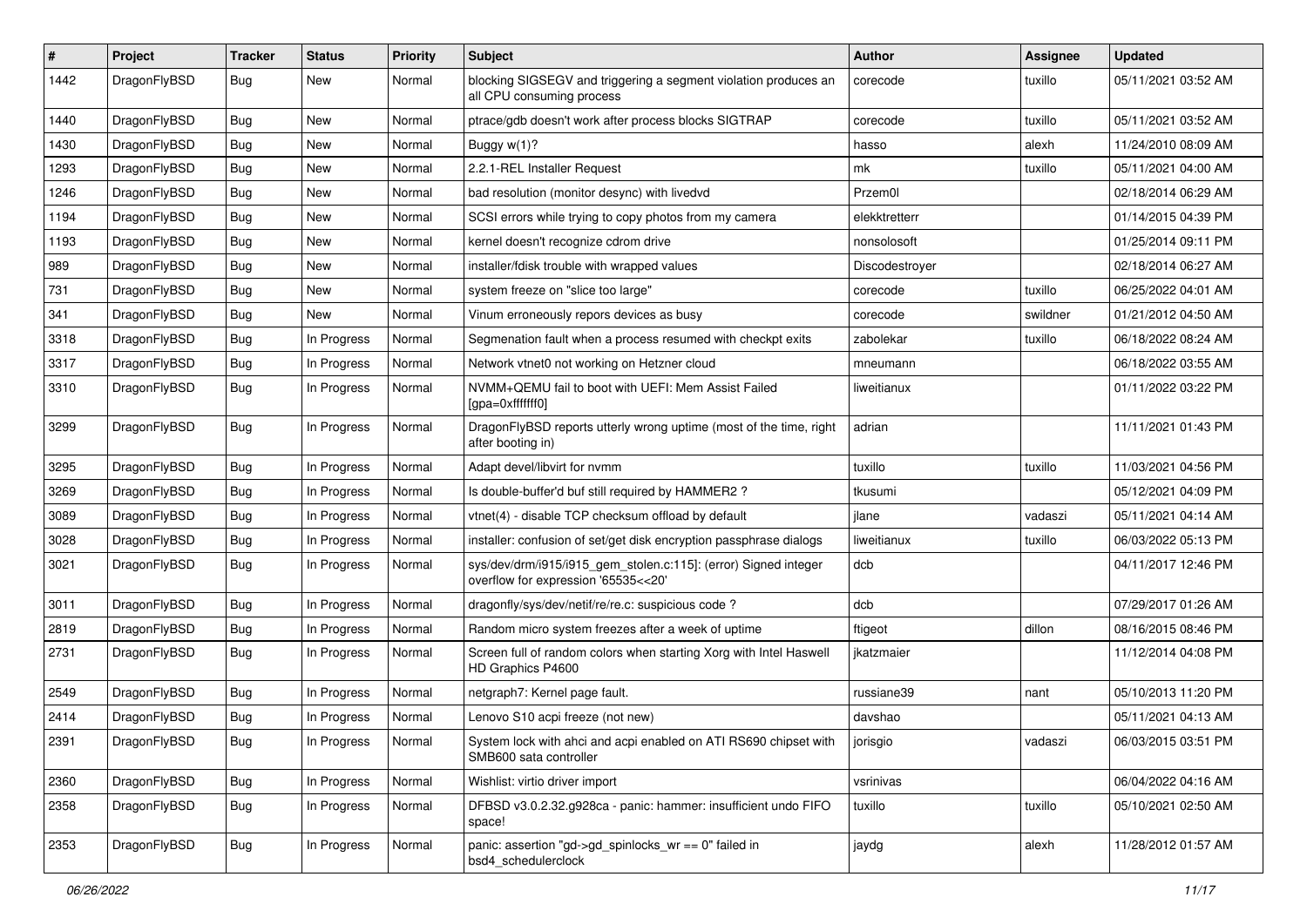| #    | Project      | <b>Tracker</b> | <b>Status</b> | <b>Priority</b> | <b>Subject</b>                                                                            | Author        | Assignee  | <b>Updated</b>      |
|------|--------------|----------------|---------------|-----------------|-------------------------------------------------------------------------------------------|---------------|-----------|---------------------|
| 2351 | DragonFlyBSD | Bug            | In Progress   | Normal          | DFBSD v3.1.0.579.g44ccf - Stuck during startup, random freezes                            | tuxillo       |           | 04/24/2012 08:21 AM |
| 2345 | DragonFlyBSD | <b>Bug</b>     | In Progress   | Normal          | DFBSD v3.1.0.457.gd679f - NFS panic on diskless station                                   | tuxillo       |           | 04/07/2012 05:22 PM |
| 2282 | DragonFlyBSD | <b>Bug</b>     | In Progress   | Normal          | gdb segfaults with certain corefiles                                                      | tuxillo       |           | 01/18/2012 04:40 PM |
| 2013 | DragonFlyBSD | Bug            | In Progress   | Normal          | oversized DMA request loop                                                                | josepht       |           | 05/11/2021 04:06 AM |
| 1921 | DragonFlyBSD | <b>Bug</b>     | In Progress   | Normal          | we miss mlockall                                                                          | alexh         | tuxillo   | 06/18/2022 04:08 AM |
| 1749 | DragonFlyBSD | Bug            | In Progress   | Normal          | HAMMER fsstress panic in hammer flush inode core<br>'ip->flush_state != HAMMER_FST_FLUSH' | vsrinivas     |           | 05/11/2021 04:06 AM |
| 1744 | DragonFlyBSD | Bug            | In Progress   | Normal          | HAMMER fsstress panic in hammer_setup_child_callback                                      | vsrinivas     |           | 05/11/2021 04:05 AM |
| 1669 | DragonFlyBSD | <b>Bug</b>     | In Progress   | Normal          | Drive wont open using button                                                              | elekktretterr |           | 02/29/2012 12:05 PM |
| 1661 | DragonFlyBSD | <b>Bug</b>     | In Progress   | Normal          | panic on password entry mount smb filesystem                                              | vsrinivas     |           | 11/27/2021 08:29 AM |
| 1584 | DragonFlyBSD | <b>Bug</b>     | In Progress   | Normal          | can't use ssh from jail: debug1: read_passphrase: can't open<br>/dev/tty: Device busy     | corecode      | tuxillo   | 05/11/2021 03:53 AM |
| 1583 | DragonFlyBSD | <b>Bug</b>     | In Progress   | Normal          | panic: assertion: cursor->trans->sync_lock_refs > 0 in<br>hammer recover cursor           | corecode      | tuxillo   | 05/11/2021 03:53 AM |
| 1547 | DragonFlyBSD | Bug            | In Progress   | Normal          | disklabel64 automatic sizing                                                              | corecode      | tuxillo   | 05/11/2021 03:52 AM |
| 1528 | DragonFlyBSD | <b>Bug</b>     | In Progress   | Normal          | ktrace does not show proper return values for pipe(2)                                     | corecode      | tuxillo   | 05/11/2021 03:52 AM |
| 1502 | DragonFlyBSD | <b>Bug</b>     | In Progress   | Normal          | Lock while deleting files from nohistory HAMMER directories                               | hasso         |           | 03/10/2013 04:28 AM |
| 1475 | DragonFlyBSD | Bug            | In Progress   | Normal          | kernel blocks with low memory and syscons setting a high res mode<br>scrollback           | corecode      | tuxillo   | 05/11/2021 03:52 AM |
| 1469 | DragonFlyBSD | <b>Bug</b>     | In Progress   | Normal          | Hammer history security concern                                                           | corecode      | tuxillo   | 05/11/2021 03:52 AM |
| 1390 | DragonFlyBSD | <b>Bug</b>     | In Progress   | Normal          | Use id_t type for {get,set}priority()                                                     | Anonymous     | tuxillo   | 07/05/2019 02:18 AM |
| 1368 | DragonFlyBSD | <b>Bug</b>     | In Progress   | Normal          | suspend signal race?                                                                      | qhwt+dfly     |           | 05/11/2021 03:51 AM |
| 1336 | DragonFlyBSD | Bug            | In Progress   | Normal          | Still looking for reports of missed directory entries w/ HAMMER                           | dillon        |           | 05/11/2021 04:00 AM |
| 1307 | DragonFlyBSD | <b>Bug</b>     | In Progress   | Normal          | hammer tid -2 shows unexpected result                                                     | corecode      |           | 10/18/2016 05:29 PM |
| 1302 | DragonFlyBSD | <b>Bug</b>     | In Progress   | Normal          | Checkpoint regression?                                                                    | sjg           | sjg       | 07/10/2013 05:22 PM |
| 1218 | DragonFlyBSD | <b>Bug</b>     | In Progress   | Normal          | panic: assertion: error == 0 in hammer_start_transaction                                  | rumcic        |           | 05/11/2021 04:00 AM |
| 1181 | DragonFlyBSD | <b>Bug</b>     | In Progress   | Normal          | ACX111 panic                                                                              | elekktretterr |           | 05/11/2021 04:00 AM |
| 1030 | DragonFlyBSD | Bug            | In Progress   | Normal          | msdosfs umount panic                                                                      | corecode      | tuxillo   | 05/11/2021 03:51 AM |
| 998  | DragonFlyBSD | <b>Bug</b>     | In Progress   | Normal          | Unconfiguring a vn while it is mounted                                                    | rumcic        | tuxillo   | 05/11/2021 04:00 AM |
| 781  | DragonFlyBSD | <b>Bug</b>     | In Progress   | Normal          | fdisk uses wrong geometry on usb flash drives                                             | corecode      | tuxillo   | 05/11/2021 03:50 AM |
| 742  | DragonFlyBSD | <b>Bug</b>     | In Progress   | Normal          | umount problems with multiple mounts                                                      | corecode      | tuxillo   | 06/25/2022 04:02 AM |
| 604  | DragonFlyBSD | <b>Bug</b>     | In Progress   | Normal          | 1.8.1-RELEASE - clock runs fast on mainboard ASUS P5A-B                                   | yeti          |           | 05/11/2021 03:55 AM |
| 331  | DragonFlyBSD | <b>Bug</b>     | In Progress   | Normal          | ftpsesame (aka Bridging S01E03)                                                           | bastyaelvtars |           | 03/09/2013 12:28 PM |
| 168  | DragonFlyBSD | <b>Bug</b>     | In Progress   | Normal          | Livelocked limit engaged while trying to setup IPW wireless                               | mschacht      | sepherosa | 05/11/2021 04:05 AM |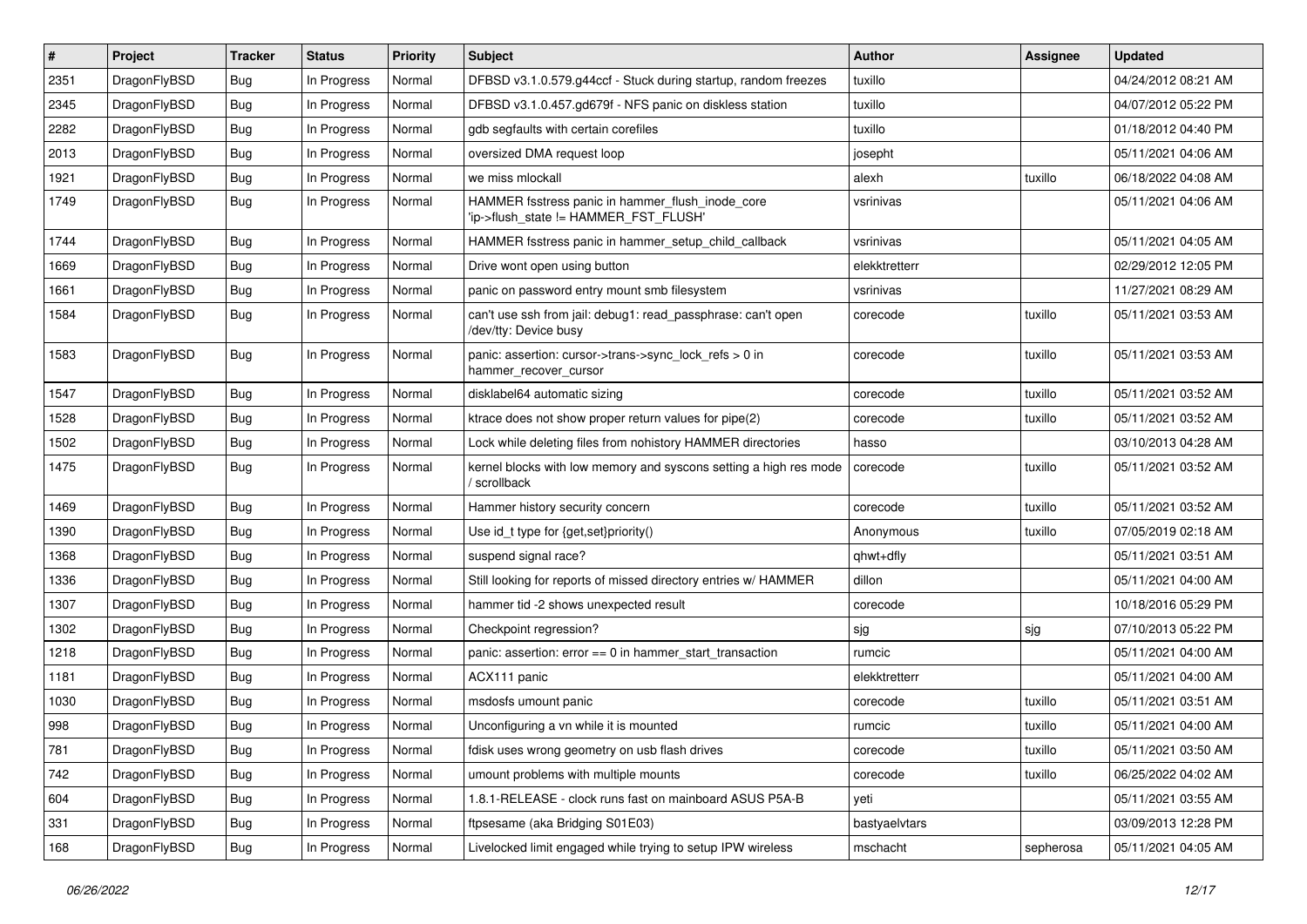| $\vert$ # | Project      | <b>Tracker</b> | <b>Status</b> | <b>Priority</b> | Subject                                                                                                            | Author           | Assignee | <b>Updated</b>      |
|-----------|--------------|----------------|---------------|-----------------|--------------------------------------------------------------------------------------------------------------------|------------------|----------|---------------------|
| 3152      | DragonFlyBSD | Bug            | Feedback      | Normal          | Console's size in ttyv0 and single user mode is sticking to 80x25,<br>while ttyv1 can make use of the whole screen | overtime         |          | 02/24/2019 01:08 AM |
| 2958      | DragonFlyBSD | <b>Bug</b>     | Feedback      | Normal          | Hammer FS dies during pruning after massive write load                                                             | neilb            |          | 10/11/2016 04:20 AM |
| 2957      | DragonFlyBSD | <b>Bug</b>     | Feedback      | Normal          | swapoff -a followed by swapon -a doesn't give your swap back                                                       | neilb            |          | 10/09/2016 04:17 AM |
| 2644      | DragonFlyBSD | Bug            | Feedback      | Normal          | 3.6.0-REL trap 9 on boot                                                                                           | memmerto         |          | 11/27/2021 08:08 AM |
| 2617      | DragonFlyBSD | <b>Bug</b>     | Feedback      | Normal          | Possible issue with wireless mouse on 3.6 release                                                                  | FilippoMo        |          | 01/14/2015 03:42 PM |
| 2556      | DragonFlyBSD | Bug            | Feedback      | Normal          | DragonFly v3.5.0.81.gd3479 - Process signal weirdness                                                              | tuxillo          |          | 12/17/2013 03:48 PM |
| 2459      | DragonFlyBSD | <b>Bug</b>     | Feedback      | Normal          | apic problems with HP Probook 4510s                                                                                | thowe            |          | 11/27/2021 08:22 AM |
| 2288      | DragonFlyBSD | <b>Bug</b>     | Feedback      | Normal          | Random IO performance loss introduced since January 1st                                                            | lentferj         |          | 01/23/2013 04:21 PM |
| 2100      | DragonFlyBSD | Bug            | Feedback      | Normal          | devfs related panic                                                                                                | sepherosa        | alexh    | 07/10/2011 02:29 PM |
| 2090      | DragonFlyBSD | <b>Bug</b>     | Feedback      | Normal          | snd hda does not support headphone automute                                                                        | justin           |          | 03/29/2012 08:03 PM |
| 2081      | DragonFlyBSD | <b>Bug</b>     | Feedback      | Normal          | Panic on device "detach" / "failure"                                                                               | vsrinivas        |          | 02/29/2012 07:11 AM |
| 2037      | DragonFlyBSD | <b>Bug</b>     | Feedback      | Normal          | Panic Bad link elm while building packages                                                                         | ftigeot          | dillon   | 04/21/2011 07:20 AM |
| 1860      | DragonFlyBSD | <b>Bug</b>     | Feedback      | Normal          | Panic while creating UFS fs on vn(4) for initrd                                                                    | matthias         |          | 02/29/2012 07:16 AM |
| 1824      | DragonFlyBSD | Bug            | Feedback      | Normal          | kernel panic, x86, 2.7.3.859.ge5104                                                                                | akirchhoff135014 |          | 03/10/2013 07:49 AM |
| 1745      | DragonFlyBSD | <b>Bug</b>     | Feedback      | Normal          | kmalloc panic                                                                                                      | josepht          |          | 05/11/2021 04:05 AM |
| 1727      | DragonFlyBSD | Bug            | Feedback      | Normal          | CD boot panic (2.6.1) (usb?)                                                                                       | kiril            |          | 05/15/2022 05:10 AM |
| 1718      | DragonFlyBSD | Bug            | Feedback      | Normal          | IDE disk drive not detected by x86 64 2.6.1 Live CD                                                                | bcox             |          | 11/27/2021 08:25 AM |
| 1717      | DragonFlyBSD | <b>Bug</b>     | Feedback      | Normal          | HAMMER panic in hammer_cursor_down()                                                                               | josepht1         |          | 05/11/2021 04:05 AM |
| 1672      | DragonFlyBSD | <b>Bug</b>     | Feedback      | Normal          | panic (trap 12) around btree_search() in 2.4.1-RELEASE                                                             | floid            |          | 01/19/2015 03:36 AM |
| 1668      | DragonFlyBSD | <b>Bug</b>     | Feedback      | Normal          | Power button not working                                                                                           | elekktretterr    |          | 03/10/2013 06:22 AM |
| 1618      | DragonFlyBSD | <b>Bug</b>     | Feedback      | Normal          | collision for 'struct pmap' when using RPC and <sys user.h=""></sys>                                               | carenas          |          | 05/11/2021 04:05 AM |
| 1613      | DragonFlyBSD | Bug            | Feedback      | Normal          | USB Keyboard not working on master                                                                                 | elekktretterr    |          | 05/11/2021 04:05 AM |
| 1593      | DragonFlyBSD | <b>Bug</b>     | Feedback      | Normal          | panic: assertion: $ccb == ap$ ap- $\geq$ err $ccb$ in ahci put err $ccb$                                           | ftigeot          | ftigeot  | 05/15/2022 05:09 AM |
| 1592      | DragonFlyBSD | <b>Bug</b>     | Feedback      | Normal          | AcpiOSUnmapMemory: Warning, deallocation did not track<br>allocation.                                              | eocallaghan      |          | 06/02/2014 07:45 AM |
| 1591      | DragonFlyBSD | Bug            | Feedback      | Normal          | Lenovo X301 hangs with AHCI Driver CMD TIMEOUT<br>STS=d0 <bsy></bsy>                                               | eocallaghan      |          | 05/11/2021 04:05 AM |
| 1587      | DragonFlyBSD | Bug            | Feedback      | Normal          | can't gdb across fork                                                                                              | corecode         | tuxillo  | 05/11/2021 03:54 AM |
| 1580      | DragonFlyBSD | Bug            | Feedback      | Normal          | Panic (Fatal trap 12: page fault while in kernel mode) while playing<br>with pf and netif names                    | rumcic           |          | 12/21/2018 01:21 AM |
| 1579      | DragonFlyBSD | <b>Bug</b>     | Feedback      | Normal          | dfly 2.4.1 does not like HP DL360G4p and Smart Array 6400 with<br>MSA20                                            | tomaz.borstnar   | tuxillo  | 06/02/2014 02:44 PM |
| 1577      | DragonFlyBSD | <b>Bug</b>     | Feedback      | Normal          | panic: assertion: leaf->base.obj_id == ip->obj_id in<br>hammer_ip_delete_range                                     | qhwt+dfly        |          | 05/11/2021 04:01 AM |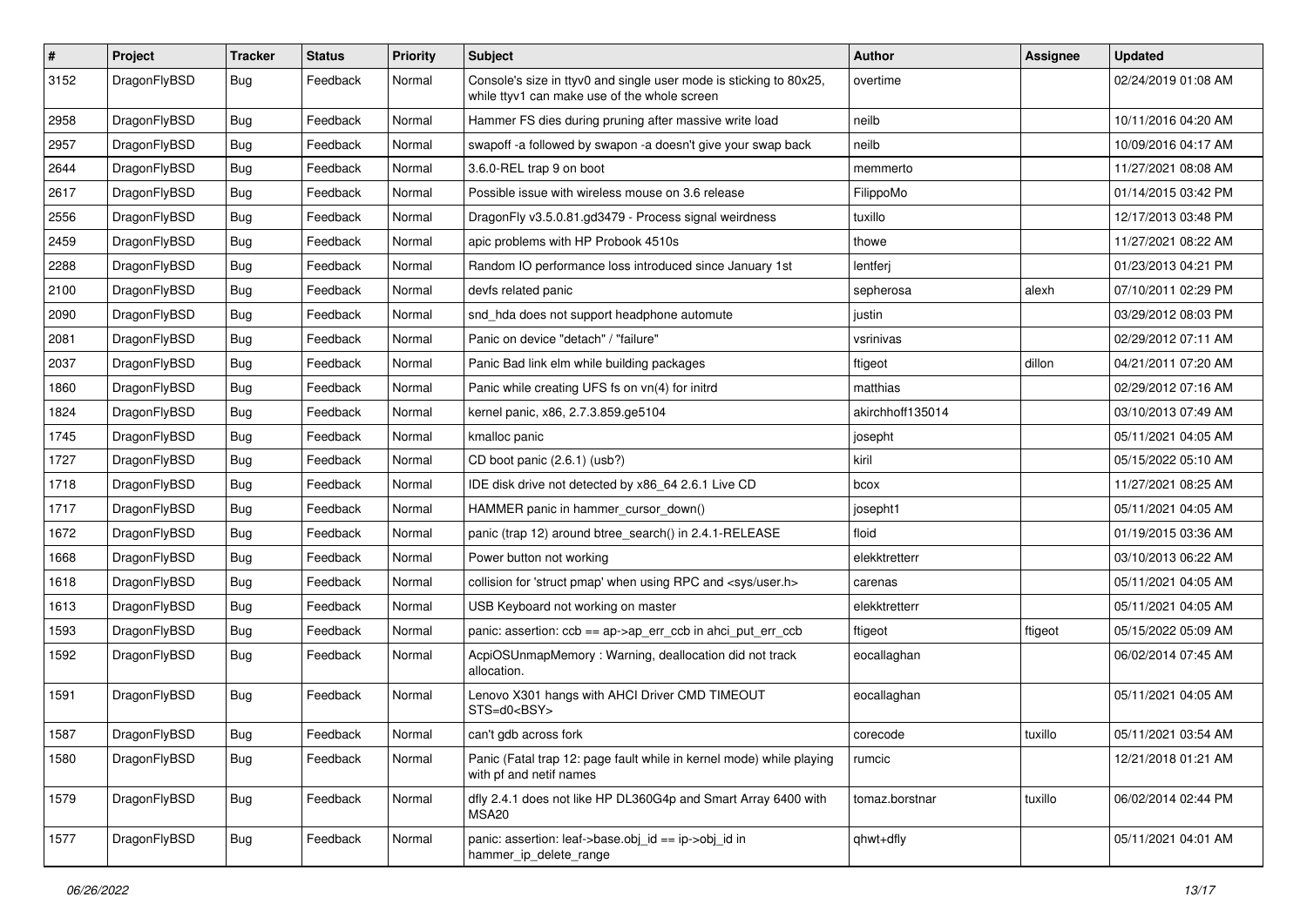| $\vert$ # | Project      | <b>Tracker</b> | <b>Status</b> | <b>Priority</b> | <b>Subject</b>                                                                                                                                            | <b>Author</b>  | Assignee | <b>Updated</b>      |
|-----------|--------------|----------------|---------------|-----------------|-----------------------------------------------------------------------------------------------------------------------------------------------------------|----------------|----------|---------------------|
| 1563      | DragonFlyBSD | Bug            | Feedback      | Normal          | reset(1) doesn't reset terminal to the defaults                                                                                                           | hasso          |          | 03/10/2013 04:17 AM |
| 1560      | DragonFlyBSD | <b>Bug</b>     | Feedback      | Normal          | Unable to modify partition table on ThinkPad T61p during install                                                                                          | rehsack        |          | 01/15/2015 08:57 AM |
| 1521      | DragonFlyBSD | <b>Bug</b>     | Feedback      | Normal          | amd64 2.4 livecd won't mount root at boot                                                                                                                 | bolapara       |          | 01/28/2018 03:45 AM |
| 1489      | DragonFlyBSD | Bug            | Feedback      | Normal          | panic: ufs dirbad: bad dir                                                                                                                                | rumcic         |          | 03/10/2013 04:34 AM |
| 1486      | DragonFlyBSD | <b>Bug</b>     | Feedback      | Normal          | Interrupt storm related to SATA DVD device                                                                                                                | hasso          |          | 05/11/2021 04:01 AM |
| 1481      | DragonFlyBSD | Bug            | Feedback      | Normal          | panic: assertion: kva_p(buf) in soopt_from_kbuf (after ipfw pipe<br>show, 2.2.1-R)                                                                        | combiner       |          | 05/11/2021 04:01 AM |
| 1456      | DragonFlyBSD | <b>Bug</b>     | Feedback      | Normal          | Microsoft wireless desktop problems                                                                                                                       | elekktretterr  |          | 01/15/2015 08:34 AM |
| 1454      | DragonFlyBSD | <b>Bug</b>     | Feedback      | Normal          | Unable to boot from external USB DVD drive                                                                                                                | elekktretterr  |          | 05/11/2021 04:01 AM |
| 1448      | DragonFlyBSD | Bug            | Feedback      | Normal          | panic: assertion: _tp->tt_msg->tt_cpuid == mycpuid in<br>tcp_callout_active tcp_output tcp_usr_send netmsg_pru_send<br>netmsg_service tcpmsg_service_loop | dillon         |          | 05/11/2021 04:00 AM |
| 1429      | DragonFlyBSD | <b>Bug</b>     | Feedback      | Normal          | vkernel bug - "mfree: m->m_nextpkt != NULL"                                                                                                               | dillon         |          | 05/11/2021 04:00 AM |
| 1411      | DragonFlyBSD | <b>Bug</b>     | Feedback      | Normal          | Burning doesn't work with ahci(4)                                                                                                                         | hasso          | dillon   | 05/11/2021 04:00 AM |
| 1397      | DragonFlyBSD | Bug            | Feedback      | Normal          | jobs -I output inconsistency when called from script                                                                                                      | Anonymous      | tuxillo  | 05/15/2022 05:07 AM |
| 1387      | DragonFlyBSD | <b>Bug</b>     | Feedback      | Normal          | zero-size malloc and ps: kvm_getprocs: Bad address                                                                                                        | qhwt+dfly      |          | 05/11/2021 04:00 AM |
| 1332      | DragonFlyBSD | Bug            | Feedback      | Normal          | DFBSD 2.2 - Booting usbcdrom/usbsticks on thinkpad hangs on<br>"BTX Halted"                                                                               | tuxillo        |          | 05/11/2021 04:00 AM |
| 1330      | DragonFlyBSD | <b>Bug</b>     | Feedback      | Normal          | Hammer, usb disk, SYNCHRONIZE CACHE failure                                                                                                               | josepht        |          | 06/02/2014 04:56 AM |
| 1287      | DragonFlyBSD | Bug            | Feedback      | Normal          | altg configuration doesn't work                                                                                                                           | corecode       | tuxillo  | 05/11/2021 03:51 AM |
| 1282      | DragonFlyBSD | Bug            | Feedback      | Normal          | panic (trap 12) when booting SMP kernel on Atom 330 (dual core)                                                                                           | tomaz.borstnar |          | 05/11/2021 04:00 AM |
| 1250      | DragonFlyBSD | <b>Bug</b>     | Feedback      | Normal          | Panic upon plugging an USB flash drive into the machine                                                                                                   | rumcic         |          | 03/10/2013 05:17 AM |
| 1249      | DragonFlyBSD | Bug            | Feedback      | Normal          | panic: ffs vfree: freeing free inode                                                                                                                      | rumcic         |          | 03/10/2013 05:13 AM |
| 1144      | DragonFlyBSD | <b>Bug</b>     | Feedback      | Normal          | Incorrect clock under KVM                                                                                                                                 | msylvan        |          | 03/09/2013 01:17 PM |
| 1101      | DragonFlyBSD | <b>Bug</b>     | Feedback      | Normal          | ohci related panic                                                                                                                                        | polachok       |          | 05/11/2021 04:00 AM |
| 979       | DragonFlyBSD | Bug            | Feedback      | Normal          | Failure-prone USB mass storage (SB600? msdosfs? CAM?)                                                                                                     | floid          |          | 01/15/2015 08:38 AM |
| 911       | DragonFlyBSD | <b>Bug</b>     | Feedback      | Normal          | kldload/kernel linker can exceed malloc reserve and panic system                                                                                          | corecode       | tuxillo  | 05/11/2021 03:51 AM |
| 901       | DragonFlyBSD | Bug            | Feedback      | Normal          | route show needs to get data from all cpus                                                                                                                | corecode       | tuxillo  | 05/11/2021 03:50 AM |
| 847       | DragonFlyBSD | <b>Bug</b>     | Feedback      | Normal          | processes getting stuck on mount point                                                                                                                    | corecode       | tuxillo  | 05/11/2021 03:50 AM |
| 846       | DragonFlyBSD | <b>Bug</b>     | Feedback      | Normal          | USB bugs:usb mouse can't used!                                                                                                                            | frankning      |          | 01/15/2015 08:36 AM |
| 806       | DragonFlyBSD | Bug            | Feedback      | Normal          | boot error on MacBook                                                                                                                                     | tralamazza     |          | 06/04/2022 05:28 AM |
| 570       | DragonFlyBSD | <b>Bug</b>     | Feedback      | Normal          | 1.8.x: ACPI problems                                                                                                                                      | qhwt+dfly      |          | 06/02/2014 03:45 AM |
| 243       | DragonFlyBSD | <b>Bug</b>     | Feedback      | Normal          | weird behavior in the shell                                                                                                                               | swildner       |          | 05/31/2022 02:51 PM |
| 3312      | DragonFlyBSD | Submit         | New           | Normal          | hammer2: redundant chain modify after chain creation                                                                                                      | tkusumi        |          | 05/15/2022 01:35 PM |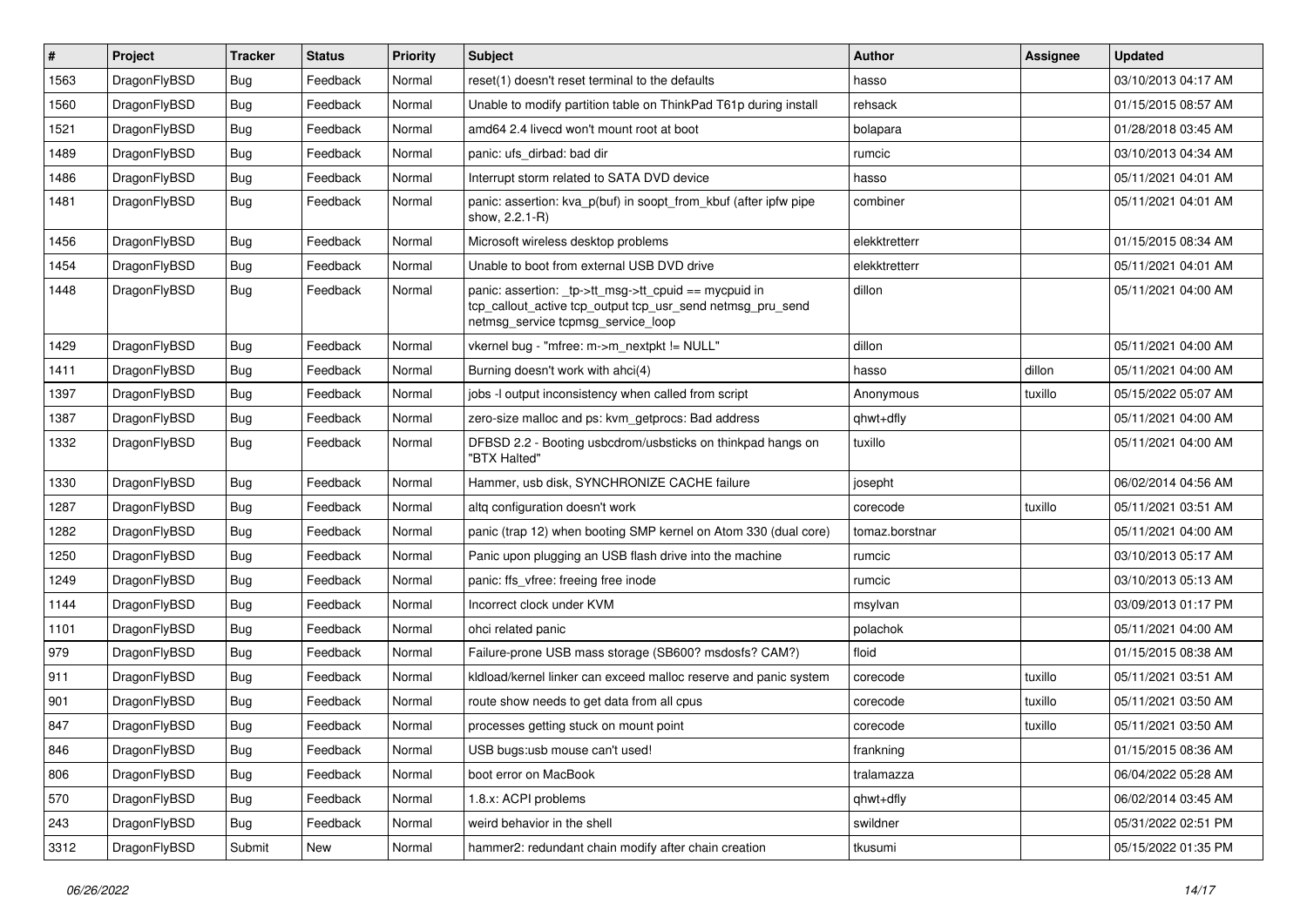| $\pmb{\#}$ | Project      | <b>Tracker</b> | <b>Status</b> | <b>Priority</b> | <b>Subject</b>                                                                          | Author           | Assignee | <b>Updated</b>      |
|------------|--------------|----------------|---------------|-----------------|-----------------------------------------------------------------------------------------|------------------|----------|---------------------|
| 3276       | DragonFlyBSD | Submit         | New           | Normal          | Add option controlling whether gpt expand expands the last partition<br>(needs testing) | falsifian        |          | 07/10/2021 03:35 AM |
| 3227       | DragonFlyBSD | Submit         | New           | Normal          | Add HAMMER2 instructions in the installation medium README                              | daftaupe         |          | 03/26/2020 03:34 PM |
| 3206       | DragonFlyBSD | Submit         | New           | Normal          | update psm/kbd to FreeBSD 12.0 code                                                     | htse             |          | 10/05/2019 03:49 PM |
| 3201       | DragonFlyBSD | Submit         | New           | Normal          | Fixes make search display                                                               | htse             |          | 08/20/2021 04:02 PM |
| 3154       | DragonFlyBSD | Submit         | New           | Normal          | Update serial handling in bootloader                                                    | ddegroot         | dillon   | 11/06/2018 11:21 PM |
| 3147       | DragonFlyBSD | Submit         | New           | Normal          | Enable headless installation                                                            | ddegroot         |          | 10/09/2018 01:25 PM |
| 3142       | DragonFlyBSD | Submit         | New           | Normal          | lib/libdmsg: Unbreak using new API EVP_CIPHER_CTX_new()                                 | tkusumi          |          | 07/08/2018 04:18 AM |
| 3135       | DragonFlyBSD | Submit         | New           | Normal          | Add EVFILT_RECV and EVFILT_SEND                                                         | tautolog         |          | 05/25/2018 09:59 PM |
| 3041       | DragonFlyBSD | Submit         | New           | Normal          | firmware: Remove embedding of multiple images in one module.                            | Anonymous        |          | 12/25/2020 02:15 AM |
| 2933       | DragonFlyBSD | Submit         | New           | Normal          | Remove unix domain socket support from cat(1)                                           | sevan            |          | 08/01/2016 08:10 PM |
| 2921       | DragonFlyBSD | Submit         | New           | Normal          | Allow moused to accept userland mouse events                                            | tautolog         |          | 05/11/2021 04:08 AM |
| 2122       | DragonFlyBSD | Submit         | New           | Normal          | [Review] Fixes to the VFS layer                                                         | ftigeot          |          | 05/31/2022 03:25 PM |
| 2098       | DragonFlyBSD | Submit         | New           | Normal          | [PATCH] correct ath man page example<br>(/usr/src/share/man/man4/ath.4)                 | nobody           |          | 11/15/2011 12:27 AM |
| 1192       | DragonFlyBSD | Submit         | New           | Normal          | KKASSERTs in sys/kern/uipc_{msg,socket}.c are too strict                                | rumcic           |          | 05/11/2021 04:07 AM |
| 3160       | DragonFlyBSD | Submit         | In Progress   | Normal          | State the implementation difference in pkill/pgrep manual                               | sevan            | tuxillo  | 06/03/2022 05:15 PM |
| 3145       | DragonFlyBSD | Submit         | In Progress   | Normal          | Update libelf to FreeBSD 12 current and build as base library usable<br>by ports        | davshao          | tuxillo  | 08/20/2021 03:58 PM |
| 3031       | DragonFlyBSD | Submit         | In Progress   | Normal          | Update drm/radeon to Linux 4.7.10 as much as possible                                   | davshao          | ftigeot  | 08/19/2021 12:33 PM |
| 1700       | DragonFlyBSD | Submit         | In Progress   | Normal          | skip boot2 menu on <enter></enter>                                                      | Johannes.Hofmann | tuxillo  | 05/15/2022 08:35 AM |
| 1398       | DragonFlyBSD | Submit         | In Progress   | Normal          | hdestroy(3) restricts hash key to point to malloc'ed space                              | Anonymous        |          | 08/20/2021 04:06 PM |
| 2717       | DragonFlyBSD | Submit         | Feedback      | Normal          | Out of range numeric handling                                                           | dclink           | tuxillo  | 05/11/2021 04:08 AM |
| 2438       | DragonFlyBSD | Submit         | Feedback      | Normal          | <b>TRIM</b> fixes                                                                       | Anonymous        | tuxillo  | 05/11/2021 03:45 AM |
| 3311       | DragonFlyBSD | Bug            | New           | Low             | TrueCrypt support may cause kernel crash                                                | arcade@b1t.name  |          | 04/29/2022 06:19 AM |
| 3228       | DragonFlyBSD | <b>Bug</b>     | <b>New</b>    | Low             | pfi_kif_unref: state refcount <= 0 in dmesg                                             | justin           |          | 03/05/2021 06:39 AM |
| 3132       | DragonFlyBSD | <b>Bug</b>     | New           | Low             | unifdef mined                                                                           | bcallah          |          | 04/26/2018 08:34 PM |
| 3107       | DragonFlyBSD | Bug            | New           | Low             | ACPI interrupt storm when loading i915 on Lenovo T460                                   | oyvinht          |          | 07/15/2020 07:01 AM |
| 3101       | DragonFlyBSD | Bug            | New           | Low             | PFI CGI install not working in dragonflybsd 5.0.1 USB install                           | bnegre82         |          | 05/11/2021 04:14 AM |
| 3024       | DragonFlyBSD | <b>Bug</b>     | <b>New</b>    | Low             | sys/dev/netif/wi/if_wi.c:1090]: (style) Redundant condition                             | dcb              |          | 04/11/2017 11:56 AM |
| 2931       | DragonFlyBSD | Bug            | New           | Low             | 'gdb' of 'vkernel' unable to print backtrace                                            | tofergus         |          | 07/26/2016 01:51 PM |
| 2887       | DragonFlyBSD | <b>Bug</b>     | New           | Low             | Missing extattr_namespace_to_string and<br>extattr_string_to_namespace functions        | rubenk           |          | 02/06/2016 05:09 AM |
| 2882       | DragonFlyBSD | Bug            | New           | Low             | bridge sends packets from individual interfaces                                         | arcade@b1t.name  |          | 01/09/2016 12:43 PM |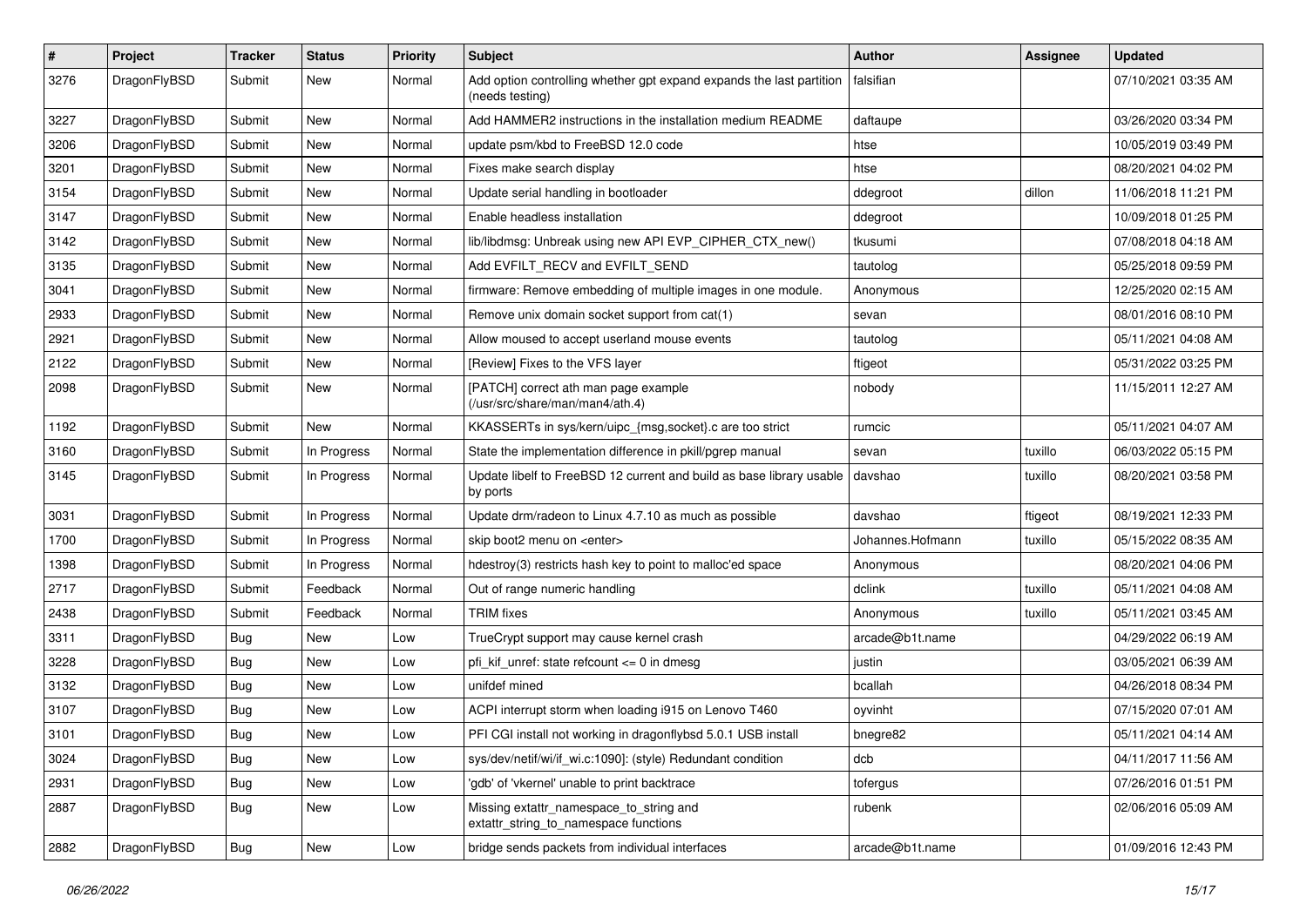| #    | Project      | <b>Tracker</b> | <b>Status</b> | <b>Priority</b> | Subject                                                                                                       | <b>Author</b>      | <b>Assignee</b> | <b>Updated</b>      |
|------|--------------|----------------|---------------|-----------------|---------------------------------------------------------------------------------------------------------------|--------------------|-----------------|---------------------|
| 2878 | DragonFlyBSD | Bug            | New           | Low             | [fix] CCVER problem when using clang and cpu extensions<br>(intrinsics)                                       | arcade@b1t.name    |                 | 06/24/2016 04:25 AM |
| 2877 | DragonFlyBSD | <b>Bug</b>     | New           | Low             | sed fails when working with UTF-8 locale and non-UTF symbols                                                  | arcade@b1t.name    |                 | 12/30/2015 11:20 AM |
| 2859 | DragonFlyBSD | Bug            | New           | Low             | Installer configuration menu always highlights "Select timezone", no<br>matter which step was last completed. | cgag               |                 | 12/02/2015 01:54 PM |
| 2858 | DragonFlyBSD | Bug            | New           | Low             | Installer "Local or UTC" question should have "No" selected by<br>default.                                    | cgag               |                 | 12/02/2015 01:18 PM |
| 2680 | DragonFlyBSD | Bug            | New           | Low             | boot0cfg update makes box unbootable                                                                          | herrgard           |                 | 06/10/2014 06:02 AM |
| 2675 | DragonFlyBSD | Bug            | <b>New</b>    | Low             | Ultimate N WiFi Link 5300 get iwn_intr: fatal firmware error on 5GHz                                          | revuwa             |                 | 05/11/2021 04:07 AM |
| 2552 | DragonFlyBSD | Bug            | <b>New</b>    | Low             | hammer recovery should indicate progress                                                                      | phma               |                 | 05/03/2013 12:13 AM |
| 2529 | DragonFlyBSD | <b>Bug</b>     | New           | Low             | Sundance network adapter is not detected and attached                                                         | kworr              |                 | 03/25/2013 02:29 AM |
| 2403 | DragonFlyBSD | Bug            | New           | Low             | newfs -E doesn't handle /dev/serno device names properly                                                      | ftigeot            |                 | 08/17/2012 05:07 AM |
| 2252 | DragonFlyBSD | Bug            | <b>New</b>    | Low             | snd hda not useable if loaded via /boot/loader.conf                                                           | xbit               | swildner        | 12/14/2011 12:23 AM |
| 2095 | DragonFlyBSD | Bug            | <b>New</b>    | Low             | Running installer post-install: Unsupported DFUI transport "                                                  | greenrd            |                 | 06/26/2011 09:20 AM |
| 2020 | DragonFlyBSD | Bug            | New           | Low             | Port brcm80211 driver from Linux to DragonFly BSD                                                             | studer             |                 | 03/05/2011 10:54 PM |
| 1982 | DragonFlyBSD | <b>Bug</b>     | <b>New</b>    | Low             | There is no linuxulator on x86-64                                                                             | herrgard           |                 | 05/31/2022 02:25 PM |
| 1947 | DragonFlyBSD | <b>Bug</b>     | New           | Low             | GA-880GM-UD2H (rev. 1.3) AHCI fails to detect disks at the end of<br>the RAID controller                      | eocallaghan        |                 | 11/27/2021 08:46 AM |
| 1882 | DragonFlyBSD | Bug            | <b>New</b>    | Low             | Idea for handling new USB vendor/device codes                                                                 | bmk                |                 | 10/20/2010 12:15 PM |
| 1714 | DragonFlyBSD | <b>Bug</b>     | New           | Low             | hwpmc                                                                                                         | alexh              | swildner        | 08/18/2012 02:03 PM |
| 1538 | DragonFlyBSD | <b>Bug</b>     | New           | Low             | mountroot should probe file systems                                                                           | corecode           | alexh           | 11/24/2010 06:35 PM |
| 1532 | DragonFlyBSD | <b>Bug</b>     | <b>New</b>    | Low             | jemalloc doesn't work on DragonFly                                                                            | hasso              | sjg             | 08/02/2011 01:14 AM |
| 1313 | DragonFlyBSD | Bug            | New           | Low             | Signal code in kernel needs major overhaul (signal queues,<br>si code, si addr)                               | hasso              |                 | 05/11/2021 04:00 AM |
| 679  | DragonFlyBSD | Bug            | <b>New</b>    | Low             | Netgraph backward compatibility for old *LEN constants                                                        | nant               | nant            | 02/18/2014 05:45 AM |
| 600  | DragonFlyBSD | Bug            | <b>New</b>    | Low             | /sys/libkern/karc4random                                                                                      | robin carey5       | profmakx        | 01/19/2015 03:07 AM |
| 2797 | DragonFlyBSD | <b>Bug</b>     | In Progress   | Low             | vkernels with & without machdep.pmap mmu optimize                                                             | yellowrabbit2010   |                 | 11/27/2021 08:06 AM |
| 2631 | DragonFlyBSD | <b>Bug</b>     | In Progress   | Low             | Verify library versioning current with full package build and switch it<br>on (after publishing packages)     | tuxillo            |                 | 05/11/2021 04:06 AM |
| 1819 | DragonFlyBSD | Bug            | In Progress   | Low             | truss - Major revamping task list                                                                             | tuxillo            | tuxillo         | 11/27/2021 08:45 AM |
| 1148 | DragonFlyBSD | <b>Bug</b>     | In Progress   | Low             | BCM4311 wireless network adapter detected but not functional                                                  | archimedes.gaviola |                 | 05/11/2021 04:00 AM |
| 725  | DragonFlyBSD | <b>Bug</b>     | In Progress   | Low             | 'make distribution' fails w/'ro' /usr/obj                                                                     | c.turner           |                 | 03/09/2013 01:01 PM |
| 2636 | DragonFlyBSD | Bug            | Feedback      | Low             | Add -x flag to iostat (a la solaris)                                                                          | tuxillo            |                 | 05/11/2021 04:07 AM |
| 1428 | DragonFlyBSD | <b>Bug</b>     | Feedback      | Low             | POSIX.1e implementation is too old                                                                            | hasso              | tuxillo         | 05/11/2021 04:00 AM |
| 1127 | DragonFlyBSD | Bug            | Feedback      | Low             | cdrom drive not detected                                                                                      | tgr                | corecode        | 01/15/2015 08:55 AM |